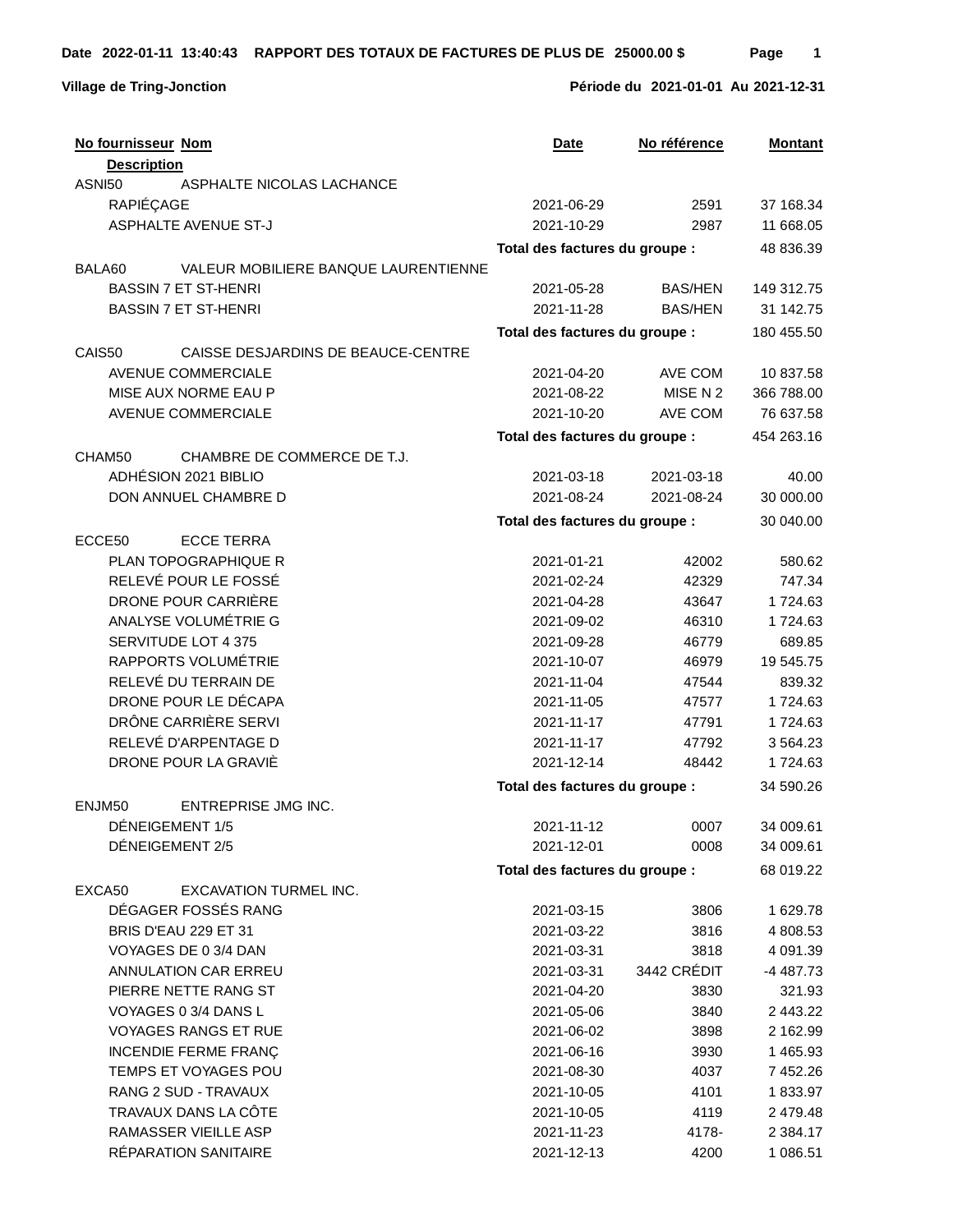**Village de Tring-Jonction Période du 2021-01-01 Au 2021-12-31**

| <b>Description</b><br>EXCA50<br><b>EXCAVATION TURMEL INC.</b><br>TRANSPORT PIERRE NET<br>2021-12-14<br>4202<br>1734.80<br>Total des factures du groupe :<br>29 407.23<br>GRAV33<br>GRAVIERE MJ LESSARD INC.<br>TRANCHÉ POUR NOUVEAU<br>2021-04-12<br>430519111<br>390.92<br>CREUSER TRANCHÉE POU<br>2021-04-16<br>430519118<br>317.62<br>FOSSÉ PONCEAU GARE<br>2021-05-18<br>430519147<br>189.71<br>TERRE CENTRE CULTURE<br>643.86<br>2021-05-31<br>430519179<br>TRANSPORT BLOCS, DÉF<br>2021-06-10<br>4 130.59<br>430519237<br>BORDURE ST-JOSEPH ET<br>2021-06-22<br>436.91<br>430519245<br><b>BUCKETS TERRE BRIS D</b><br>2021-07-05<br>430519270<br>137.97<br>TEMPS PELLE BRIS D'E<br>2021-07-05<br>430519271<br>436.91<br><b>BUCKET TERRE POUR SE</b><br>2021-07-05<br>430519272<br>91.98<br>TERRE TAMISÉ HÔTEL D<br>2021-07-15<br>430519299<br>321.93<br>PIEUX ET PLAQUES EN<br>1 230.23<br>2021-08-17<br>430519402<br>PELLE BRIS D'EAU RUE<br>2021-08-23<br>430519386<br>436.91<br>CRÉDIT PLAQUE D'ALUM<br>2021-09-23<br>430519407<br>$-57.49$<br>JOB ÉTANGS ET RÉPARE<br>753.09<br>2021-09-28<br>430519422<br>BRIS D'EAU 302 SYLVA<br>436.91<br>2021-10-08<br>430519470<br>PIEUX ET MEBRANE SKI<br>804.83<br>2021-10-13<br>430519477<br><b>ENTRÉES ROUTE 112</b><br>2021-10-18<br>430519486<br>5 233.26<br><b>CREUSER TRANCHÉE ET</b><br>2021-10-19<br>430519491<br>847.95<br>PELLE TERRAIN DE BAL<br>2021-10-20<br>600.75<br>430519492<br>BRIS D'EAU 302 SYLVA<br>51.74<br>2021-10-20<br>430519495<br><b>EXCAVER RUE LAGUEUX</b><br>2021-10-21<br>430519494<br>293.19<br>ENTRÉE D'EAU DÉVELOP<br>2 135.95<br>2021-11-01<br>8337<br>PELLE MÉCANIQUE (PET<br>2021-11-26<br>83.49<br>6789.33<br>DÉPRENDRE CAMION JOË<br>2021-11-29<br>287.44<br>8343<br>Total des factures du groupe :<br>26 942.49<br>HYDRO-QUEBEC<br>HYDR66<br>ÉLECTRICITÉ TRAVERSE<br>628002537603<br>2021-01-04<br>20.93<br>ÉLECTRICITÉ TRAVERSE<br>2021-01-04<br>628002537604<br>20.93<br>ÉLECTRICITÉ ÉCLAIRAG<br>2021-01-04<br>628002537605<br>932.54<br>ÉLECTRICITÉ ÉTANG EA<br>2021-01-04<br>628002537606<br>2 984.77<br>USINE FILTRATION EAU<br>2021-01-07<br>617202337063<br>2 045.80<br>ÉCLAIRAGE DES RUES<br>932.54<br>2021-02-01<br>648702275821<br>USINE FILTRATION EAU<br>611802417322<br>2021-02-08<br>2 134.24<br><b>GARAGE MUNICIPAL</b><br>2021-02-22<br>627102334230<br>549.11<br><b>STATION POMPAGE PRIN</b><br>2021-02-22<br>627102334231<br>91.07<br>HÔTEL DE VILLE<br>2021-02-22<br>644202298659<br>1 715.24<br>PUITS RANG DEUX NORD<br>2021-02-23<br>639702304009<br>929.09<br>SKI DE FONDS<br>662202260477<br>2021-02-23<br>89.40<br><b>TERRAIN DE SOCCER</b><br>2021-02-24<br>622602346217<br>172.37<br><b>BIBLIOTHÈQUE</b><br>2021-02-24<br>673002512527<br>1 320.08<br>TERRAIN DE BALLES<br>2021-02-24<br>677502507514<br>29.29<br>STATION POMPAGE COMM<br>2021-02-24<br>677502507515<br>358.02<br><b>CENTRE CULTUREL</b><br>2021-02-24<br>677502507516<br>3 061.60<br><b>PISCINE</b><br>2021-02-25<br>662202261437<br>48.99<br>TRAVERSE PIÉTONS NOT<br>2021-03-01<br>695502489180<br>20.25 | No fournisseur Nom | No référence<br>Date | <b>Montant</b> |
|-----------------------------------------------------------------------------------------------------------------------------------------------------------------------------------------------------------------------------------------------------------------------------------------------------------------------------------------------------------------------------------------------------------------------------------------------------------------------------------------------------------------------------------------------------------------------------------------------------------------------------------------------------------------------------------------------------------------------------------------------------------------------------------------------------------------------------------------------------------------------------------------------------------------------------------------------------------------------------------------------------------------------------------------------------------------------------------------------------------------------------------------------------------------------------------------------------------------------------------------------------------------------------------------------------------------------------------------------------------------------------------------------------------------------------------------------------------------------------------------------------------------------------------------------------------------------------------------------------------------------------------------------------------------------------------------------------------------------------------------------------------------------------------------------------------------------------------------------------------------------------------------------------------------------------------------------------------------------------------------------------------------------------------------------------------------------------------------------------------------------------------------------------------------------------------------------------------------------------------------------------------------------------------------------------------------------------------------------------------------------------------------------------------------------------------------------------------------------------------------------------------------------------------------------------------------------------------------------------------------------------------------------------------------------------------------------------------------------------------------------------------------------------------------------------------------------------------------------------------------------------------------------------------------------------------------------------------------------------------------------------------------------------------------------------------------------------------------------|--------------------|----------------------|----------------|
|                                                                                                                                                                                                                                                                                                                                                                                                                                                                                                                                                                                                                                                                                                                                                                                                                                                                                                                                                                                                                                                                                                                                                                                                                                                                                                                                                                                                                                                                                                                                                                                                                                                                                                                                                                                                                                                                                                                                                                                                                                                                                                                                                                                                                                                                                                                                                                                                                                                                                                                                                                                                                                                                                                                                                                                                                                                                                                                                                                                                                                                                                               |                    |                      |                |
|                                                                                                                                                                                                                                                                                                                                                                                                                                                                                                                                                                                                                                                                                                                                                                                                                                                                                                                                                                                                                                                                                                                                                                                                                                                                                                                                                                                                                                                                                                                                                                                                                                                                                                                                                                                                                                                                                                                                                                                                                                                                                                                                                                                                                                                                                                                                                                                                                                                                                                                                                                                                                                                                                                                                                                                                                                                                                                                                                                                                                                                                                               |                    |                      |                |
|                                                                                                                                                                                                                                                                                                                                                                                                                                                                                                                                                                                                                                                                                                                                                                                                                                                                                                                                                                                                                                                                                                                                                                                                                                                                                                                                                                                                                                                                                                                                                                                                                                                                                                                                                                                                                                                                                                                                                                                                                                                                                                                                                                                                                                                                                                                                                                                                                                                                                                                                                                                                                                                                                                                                                                                                                                                                                                                                                                                                                                                                                               |                    |                      |                |
|                                                                                                                                                                                                                                                                                                                                                                                                                                                                                                                                                                                                                                                                                                                                                                                                                                                                                                                                                                                                                                                                                                                                                                                                                                                                                                                                                                                                                                                                                                                                                                                                                                                                                                                                                                                                                                                                                                                                                                                                                                                                                                                                                                                                                                                                                                                                                                                                                                                                                                                                                                                                                                                                                                                                                                                                                                                                                                                                                                                                                                                                                               |                    |                      |                |
|                                                                                                                                                                                                                                                                                                                                                                                                                                                                                                                                                                                                                                                                                                                                                                                                                                                                                                                                                                                                                                                                                                                                                                                                                                                                                                                                                                                                                                                                                                                                                                                                                                                                                                                                                                                                                                                                                                                                                                                                                                                                                                                                                                                                                                                                                                                                                                                                                                                                                                                                                                                                                                                                                                                                                                                                                                                                                                                                                                                                                                                                                               |                    |                      |                |
|                                                                                                                                                                                                                                                                                                                                                                                                                                                                                                                                                                                                                                                                                                                                                                                                                                                                                                                                                                                                                                                                                                                                                                                                                                                                                                                                                                                                                                                                                                                                                                                                                                                                                                                                                                                                                                                                                                                                                                                                                                                                                                                                                                                                                                                                                                                                                                                                                                                                                                                                                                                                                                                                                                                                                                                                                                                                                                                                                                                                                                                                                               |                    |                      |                |
|                                                                                                                                                                                                                                                                                                                                                                                                                                                                                                                                                                                                                                                                                                                                                                                                                                                                                                                                                                                                                                                                                                                                                                                                                                                                                                                                                                                                                                                                                                                                                                                                                                                                                                                                                                                                                                                                                                                                                                                                                                                                                                                                                                                                                                                                                                                                                                                                                                                                                                                                                                                                                                                                                                                                                                                                                                                                                                                                                                                                                                                                                               |                    |                      |                |
|                                                                                                                                                                                                                                                                                                                                                                                                                                                                                                                                                                                                                                                                                                                                                                                                                                                                                                                                                                                                                                                                                                                                                                                                                                                                                                                                                                                                                                                                                                                                                                                                                                                                                                                                                                                                                                                                                                                                                                                                                                                                                                                                                                                                                                                                                                                                                                                                                                                                                                                                                                                                                                                                                                                                                                                                                                                                                                                                                                                                                                                                                               |                    |                      |                |
|                                                                                                                                                                                                                                                                                                                                                                                                                                                                                                                                                                                                                                                                                                                                                                                                                                                                                                                                                                                                                                                                                                                                                                                                                                                                                                                                                                                                                                                                                                                                                                                                                                                                                                                                                                                                                                                                                                                                                                                                                                                                                                                                                                                                                                                                                                                                                                                                                                                                                                                                                                                                                                                                                                                                                                                                                                                                                                                                                                                                                                                                                               |                    |                      |                |
|                                                                                                                                                                                                                                                                                                                                                                                                                                                                                                                                                                                                                                                                                                                                                                                                                                                                                                                                                                                                                                                                                                                                                                                                                                                                                                                                                                                                                                                                                                                                                                                                                                                                                                                                                                                                                                                                                                                                                                                                                                                                                                                                                                                                                                                                                                                                                                                                                                                                                                                                                                                                                                                                                                                                                                                                                                                                                                                                                                                                                                                                                               |                    |                      |                |
|                                                                                                                                                                                                                                                                                                                                                                                                                                                                                                                                                                                                                                                                                                                                                                                                                                                                                                                                                                                                                                                                                                                                                                                                                                                                                                                                                                                                                                                                                                                                                                                                                                                                                                                                                                                                                                                                                                                                                                                                                                                                                                                                                                                                                                                                                                                                                                                                                                                                                                                                                                                                                                                                                                                                                                                                                                                                                                                                                                                                                                                                                               |                    |                      |                |
|                                                                                                                                                                                                                                                                                                                                                                                                                                                                                                                                                                                                                                                                                                                                                                                                                                                                                                                                                                                                                                                                                                                                                                                                                                                                                                                                                                                                                                                                                                                                                                                                                                                                                                                                                                                                                                                                                                                                                                                                                                                                                                                                                                                                                                                                                                                                                                                                                                                                                                                                                                                                                                                                                                                                                                                                                                                                                                                                                                                                                                                                                               |                    |                      |                |
|                                                                                                                                                                                                                                                                                                                                                                                                                                                                                                                                                                                                                                                                                                                                                                                                                                                                                                                                                                                                                                                                                                                                                                                                                                                                                                                                                                                                                                                                                                                                                                                                                                                                                                                                                                                                                                                                                                                                                                                                                                                                                                                                                                                                                                                                                                                                                                                                                                                                                                                                                                                                                                                                                                                                                                                                                                                                                                                                                                                                                                                                                               |                    |                      |                |
|                                                                                                                                                                                                                                                                                                                                                                                                                                                                                                                                                                                                                                                                                                                                                                                                                                                                                                                                                                                                                                                                                                                                                                                                                                                                                                                                                                                                                                                                                                                                                                                                                                                                                                                                                                                                                                                                                                                                                                                                                                                                                                                                                                                                                                                                                                                                                                                                                                                                                                                                                                                                                                                                                                                                                                                                                                                                                                                                                                                                                                                                                               |                    |                      |                |
|                                                                                                                                                                                                                                                                                                                                                                                                                                                                                                                                                                                                                                                                                                                                                                                                                                                                                                                                                                                                                                                                                                                                                                                                                                                                                                                                                                                                                                                                                                                                                                                                                                                                                                                                                                                                                                                                                                                                                                                                                                                                                                                                                                                                                                                                                                                                                                                                                                                                                                                                                                                                                                                                                                                                                                                                                                                                                                                                                                                                                                                                                               |                    |                      |                |
|                                                                                                                                                                                                                                                                                                                                                                                                                                                                                                                                                                                                                                                                                                                                                                                                                                                                                                                                                                                                                                                                                                                                                                                                                                                                                                                                                                                                                                                                                                                                                                                                                                                                                                                                                                                                                                                                                                                                                                                                                                                                                                                                                                                                                                                                                                                                                                                                                                                                                                                                                                                                                                                                                                                                                                                                                                                                                                                                                                                                                                                                                               |                    |                      |                |
|                                                                                                                                                                                                                                                                                                                                                                                                                                                                                                                                                                                                                                                                                                                                                                                                                                                                                                                                                                                                                                                                                                                                                                                                                                                                                                                                                                                                                                                                                                                                                                                                                                                                                                                                                                                                                                                                                                                                                                                                                                                                                                                                                                                                                                                                                                                                                                                                                                                                                                                                                                                                                                                                                                                                                                                                                                                                                                                                                                                                                                                                                               |                    |                      |                |
|                                                                                                                                                                                                                                                                                                                                                                                                                                                                                                                                                                                                                                                                                                                                                                                                                                                                                                                                                                                                                                                                                                                                                                                                                                                                                                                                                                                                                                                                                                                                                                                                                                                                                                                                                                                                                                                                                                                                                                                                                                                                                                                                                                                                                                                                                                                                                                                                                                                                                                                                                                                                                                                                                                                                                                                                                                                                                                                                                                                                                                                                                               |                    |                      |                |
|                                                                                                                                                                                                                                                                                                                                                                                                                                                                                                                                                                                                                                                                                                                                                                                                                                                                                                                                                                                                                                                                                                                                                                                                                                                                                                                                                                                                                                                                                                                                                                                                                                                                                                                                                                                                                                                                                                                                                                                                                                                                                                                                                                                                                                                                                                                                                                                                                                                                                                                                                                                                                                                                                                                                                                                                                                                                                                                                                                                                                                                                                               |                    |                      |                |
|                                                                                                                                                                                                                                                                                                                                                                                                                                                                                                                                                                                                                                                                                                                                                                                                                                                                                                                                                                                                                                                                                                                                                                                                                                                                                                                                                                                                                                                                                                                                                                                                                                                                                                                                                                                                                                                                                                                                                                                                                                                                                                                                                                                                                                                                                                                                                                                                                                                                                                                                                                                                                                                                                                                                                                                                                                                                                                                                                                                                                                                                                               |                    |                      |                |
|                                                                                                                                                                                                                                                                                                                                                                                                                                                                                                                                                                                                                                                                                                                                                                                                                                                                                                                                                                                                                                                                                                                                                                                                                                                                                                                                                                                                                                                                                                                                                                                                                                                                                                                                                                                                                                                                                                                                                                                                                                                                                                                                                                                                                                                                                                                                                                                                                                                                                                                                                                                                                                                                                                                                                                                                                                                                                                                                                                                                                                                                                               |                    |                      |                |
|                                                                                                                                                                                                                                                                                                                                                                                                                                                                                                                                                                                                                                                                                                                                                                                                                                                                                                                                                                                                                                                                                                                                                                                                                                                                                                                                                                                                                                                                                                                                                                                                                                                                                                                                                                                                                                                                                                                                                                                                                                                                                                                                                                                                                                                                                                                                                                                                                                                                                                                                                                                                                                                                                                                                                                                                                                                                                                                                                                                                                                                                                               |                    |                      |                |
|                                                                                                                                                                                                                                                                                                                                                                                                                                                                                                                                                                                                                                                                                                                                                                                                                                                                                                                                                                                                                                                                                                                                                                                                                                                                                                                                                                                                                                                                                                                                                                                                                                                                                                                                                                                                                                                                                                                                                                                                                                                                                                                                                                                                                                                                                                                                                                                                                                                                                                                                                                                                                                                                                                                                                                                                                                                                                                                                                                                                                                                                                               |                    |                      |                |
|                                                                                                                                                                                                                                                                                                                                                                                                                                                                                                                                                                                                                                                                                                                                                                                                                                                                                                                                                                                                                                                                                                                                                                                                                                                                                                                                                                                                                                                                                                                                                                                                                                                                                                                                                                                                                                                                                                                                                                                                                                                                                                                                                                                                                                                                                                                                                                                                                                                                                                                                                                                                                                                                                                                                                                                                                                                                                                                                                                                                                                                                                               |                    |                      |                |
|                                                                                                                                                                                                                                                                                                                                                                                                                                                                                                                                                                                                                                                                                                                                                                                                                                                                                                                                                                                                                                                                                                                                                                                                                                                                                                                                                                                                                                                                                                                                                                                                                                                                                                                                                                                                                                                                                                                                                                                                                                                                                                                                                                                                                                                                                                                                                                                                                                                                                                                                                                                                                                                                                                                                                                                                                                                                                                                                                                                                                                                                                               |                    |                      |                |
|                                                                                                                                                                                                                                                                                                                                                                                                                                                                                                                                                                                                                                                                                                                                                                                                                                                                                                                                                                                                                                                                                                                                                                                                                                                                                                                                                                                                                                                                                                                                                                                                                                                                                                                                                                                                                                                                                                                                                                                                                                                                                                                                                                                                                                                                                                                                                                                                                                                                                                                                                                                                                                                                                                                                                                                                                                                                                                                                                                                                                                                                                               |                    |                      |                |
|                                                                                                                                                                                                                                                                                                                                                                                                                                                                                                                                                                                                                                                                                                                                                                                                                                                                                                                                                                                                                                                                                                                                                                                                                                                                                                                                                                                                                                                                                                                                                                                                                                                                                                                                                                                                                                                                                                                                                                                                                                                                                                                                                                                                                                                                                                                                                                                                                                                                                                                                                                                                                                                                                                                                                                                                                                                                                                                                                                                                                                                                                               |                    |                      |                |
|                                                                                                                                                                                                                                                                                                                                                                                                                                                                                                                                                                                                                                                                                                                                                                                                                                                                                                                                                                                                                                                                                                                                                                                                                                                                                                                                                                                                                                                                                                                                                                                                                                                                                                                                                                                                                                                                                                                                                                                                                                                                                                                                                                                                                                                                                                                                                                                                                                                                                                                                                                                                                                                                                                                                                                                                                                                                                                                                                                                                                                                                                               |                    |                      |                |
|                                                                                                                                                                                                                                                                                                                                                                                                                                                                                                                                                                                                                                                                                                                                                                                                                                                                                                                                                                                                                                                                                                                                                                                                                                                                                                                                                                                                                                                                                                                                                                                                                                                                                                                                                                                                                                                                                                                                                                                                                                                                                                                                                                                                                                                                                                                                                                                                                                                                                                                                                                                                                                                                                                                                                                                                                                                                                                                                                                                                                                                                                               |                    |                      |                |
|                                                                                                                                                                                                                                                                                                                                                                                                                                                                                                                                                                                                                                                                                                                                                                                                                                                                                                                                                                                                                                                                                                                                                                                                                                                                                                                                                                                                                                                                                                                                                                                                                                                                                                                                                                                                                                                                                                                                                                                                                                                                                                                                                                                                                                                                                                                                                                                                                                                                                                                                                                                                                                                                                                                                                                                                                                                                                                                                                                                                                                                                                               |                    |                      |                |
|                                                                                                                                                                                                                                                                                                                                                                                                                                                                                                                                                                                                                                                                                                                                                                                                                                                                                                                                                                                                                                                                                                                                                                                                                                                                                                                                                                                                                                                                                                                                                                                                                                                                                                                                                                                                                                                                                                                                                                                                                                                                                                                                                                                                                                                                                                                                                                                                                                                                                                                                                                                                                                                                                                                                                                                                                                                                                                                                                                                                                                                                                               |                    |                      |                |
|                                                                                                                                                                                                                                                                                                                                                                                                                                                                                                                                                                                                                                                                                                                                                                                                                                                                                                                                                                                                                                                                                                                                                                                                                                                                                                                                                                                                                                                                                                                                                                                                                                                                                                                                                                                                                                                                                                                                                                                                                                                                                                                                                                                                                                                                                                                                                                                                                                                                                                                                                                                                                                                                                                                                                                                                                                                                                                                                                                                                                                                                                               |                    |                      |                |
|                                                                                                                                                                                                                                                                                                                                                                                                                                                                                                                                                                                                                                                                                                                                                                                                                                                                                                                                                                                                                                                                                                                                                                                                                                                                                                                                                                                                                                                                                                                                                                                                                                                                                                                                                                                                                                                                                                                                                                                                                                                                                                                                                                                                                                                                                                                                                                                                                                                                                                                                                                                                                                                                                                                                                                                                                                                                                                                                                                                                                                                                                               |                    |                      |                |
|                                                                                                                                                                                                                                                                                                                                                                                                                                                                                                                                                                                                                                                                                                                                                                                                                                                                                                                                                                                                                                                                                                                                                                                                                                                                                                                                                                                                                                                                                                                                                                                                                                                                                                                                                                                                                                                                                                                                                                                                                                                                                                                                                                                                                                                                                                                                                                                                                                                                                                                                                                                                                                                                                                                                                                                                                                                                                                                                                                                                                                                                                               |                    |                      |                |
|                                                                                                                                                                                                                                                                                                                                                                                                                                                                                                                                                                                                                                                                                                                                                                                                                                                                                                                                                                                                                                                                                                                                                                                                                                                                                                                                                                                                                                                                                                                                                                                                                                                                                                                                                                                                                                                                                                                                                                                                                                                                                                                                                                                                                                                                                                                                                                                                                                                                                                                                                                                                                                                                                                                                                                                                                                                                                                                                                                                                                                                                                               |                    |                      |                |
|                                                                                                                                                                                                                                                                                                                                                                                                                                                                                                                                                                                                                                                                                                                                                                                                                                                                                                                                                                                                                                                                                                                                                                                                                                                                                                                                                                                                                                                                                                                                                                                                                                                                                                                                                                                                                                                                                                                                                                                                                                                                                                                                                                                                                                                                                                                                                                                                                                                                                                                                                                                                                                                                                                                                                                                                                                                                                                                                                                                                                                                                                               |                    |                      |                |
|                                                                                                                                                                                                                                                                                                                                                                                                                                                                                                                                                                                                                                                                                                                                                                                                                                                                                                                                                                                                                                                                                                                                                                                                                                                                                                                                                                                                                                                                                                                                                                                                                                                                                                                                                                                                                                                                                                                                                                                                                                                                                                                                                                                                                                                                                                                                                                                                                                                                                                                                                                                                                                                                                                                                                                                                                                                                                                                                                                                                                                                                                               |                    |                      |                |
|                                                                                                                                                                                                                                                                                                                                                                                                                                                                                                                                                                                                                                                                                                                                                                                                                                                                                                                                                                                                                                                                                                                                                                                                                                                                                                                                                                                                                                                                                                                                                                                                                                                                                                                                                                                                                                                                                                                                                                                                                                                                                                                                                                                                                                                                                                                                                                                                                                                                                                                                                                                                                                                                                                                                                                                                                                                                                                                                                                                                                                                                                               |                    |                      |                |
|                                                                                                                                                                                                                                                                                                                                                                                                                                                                                                                                                                                                                                                                                                                                                                                                                                                                                                                                                                                                                                                                                                                                                                                                                                                                                                                                                                                                                                                                                                                                                                                                                                                                                                                                                                                                                                                                                                                                                                                                                                                                                                                                                                                                                                                                                                                                                                                                                                                                                                                                                                                                                                                                                                                                                                                                                                                                                                                                                                                                                                                                                               |                    |                      |                |
|                                                                                                                                                                                                                                                                                                                                                                                                                                                                                                                                                                                                                                                                                                                                                                                                                                                                                                                                                                                                                                                                                                                                                                                                                                                                                                                                                                                                                                                                                                                                                                                                                                                                                                                                                                                                                                                                                                                                                                                                                                                                                                                                                                                                                                                                                                                                                                                                                                                                                                                                                                                                                                                                                                                                                                                                                                                                                                                                                                                                                                                                                               |                    |                      |                |
|                                                                                                                                                                                                                                                                                                                                                                                                                                                                                                                                                                                                                                                                                                                                                                                                                                                                                                                                                                                                                                                                                                                                                                                                                                                                                                                                                                                                                                                                                                                                                                                                                                                                                                                                                                                                                                                                                                                                                                                                                                                                                                                                                                                                                                                                                                                                                                                                                                                                                                                                                                                                                                                                                                                                                                                                                                                                                                                                                                                                                                                                                               |                    |                      |                |
|                                                                                                                                                                                                                                                                                                                                                                                                                                                                                                                                                                                                                                                                                                                                                                                                                                                                                                                                                                                                                                                                                                                                                                                                                                                                                                                                                                                                                                                                                                                                                                                                                                                                                                                                                                                                                                                                                                                                                                                                                                                                                                                                                                                                                                                                                                                                                                                                                                                                                                                                                                                                                                                                                                                                                                                                                                                                                                                                                                                                                                                                                               |                    |                      |                |
|                                                                                                                                                                                                                                                                                                                                                                                                                                                                                                                                                                                                                                                                                                                                                                                                                                                                                                                                                                                                                                                                                                                                                                                                                                                                                                                                                                                                                                                                                                                                                                                                                                                                                                                                                                                                                                                                                                                                                                                                                                                                                                                                                                                                                                                                                                                                                                                                                                                                                                                                                                                                                                                                                                                                                                                                                                                                                                                                                                                                                                                                                               |                    |                      |                |
|                                                                                                                                                                                                                                                                                                                                                                                                                                                                                                                                                                                                                                                                                                                                                                                                                                                                                                                                                                                                                                                                                                                                                                                                                                                                                                                                                                                                                                                                                                                                                                                                                                                                                                                                                                                                                                                                                                                                                                                                                                                                                                                                                                                                                                                                                                                                                                                                                                                                                                                                                                                                                                                                                                                                                                                                                                                                                                                                                                                                                                                                                               |                    |                      |                |
|                                                                                                                                                                                                                                                                                                                                                                                                                                                                                                                                                                                                                                                                                                                                                                                                                                                                                                                                                                                                                                                                                                                                                                                                                                                                                                                                                                                                                                                                                                                                                                                                                                                                                                                                                                                                                                                                                                                                                                                                                                                                                                                                                                                                                                                                                                                                                                                                                                                                                                                                                                                                                                                                                                                                                                                                                                                                                                                                                                                                                                                                                               |                    |                      |                |
|                                                                                                                                                                                                                                                                                                                                                                                                                                                                                                                                                                                                                                                                                                                                                                                                                                                                                                                                                                                                                                                                                                                                                                                                                                                                                                                                                                                                                                                                                                                                                                                                                                                                                                                                                                                                                                                                                                                                                                                                                                                                                                                                                                                                                                                                                                                                                                                                                                                                                                                                                                                                                                                                                                                                                                                                                                                                                                                                                                                                                                                                                               |                    |                      |                |
|                                                                                                                                                                                                                                                                                                                                                                                                                                                                                                                                                                                                                                                                                                                                                                                                                                                                                                                                                                                                                                                                                                                                                                                                                                                                                                                                                                                                                                                                                                                                                                                                                                                                                                                                                                                                                                                                                                                                                                                                                                                                                                                                                                                                                                                                                                                                                                                                                                                                                                                                                                                                                                                                                                                                                                                                                                                                                                                                                                                                                                                                                               |                    |                      |                |
|                                                                                                                                                                                                                                                                                                                                                                                                                                                                                                                                                                                                                                                                                                                                                                                                                                                                                                                                                                                                                                                                                                                                                                                                                                                                                                                                                                                                                                                                                                                                                                                                                                                                                                                                                                                                                                                                                                                                                                                                                                                                                                                                                                                                                                                                                                                                                                                                                                                                                                                                                                                                                                                                                                                                                                                                                                                                                                                                                                                                                                                                                               |                    |                      |                |
|                                                                                                                                                                                                                                                                                                                                                                                                                                                                                                                                                                                                                                                                                                                                                                                                                                                                                                                                                                                                                                                                                                                                                                                                                                                                                                                                                                                                                                                                                                                                                                                                                                                                                                                                                                                                                                                                                                                                                                                                                                                                                                                                                                                                                                                                                                                                                                                                                                                                                                                                                                                                                                                                                                                                                                                                                                                                                                                                                                                                                                                                                               |                    |                      |                |
|                                                                                                                                                                                                                                                                                                                                                                                                                                                                                                                                                                                                                                                                                                                                                                                                                                                                                                                                                                                                                                                                                                                                                                                                                                                                                                                                                                                                                                                                                                                                                                                                                                                                                                                                                                                                                                                                                                                                                                                                                                                                                                                                                                                                                                                                                                                                                                                                                                                                                                                                                                                                                                                                                                                                                                                                                                                                                                                                                                                                                                                                                               |                    |                      |                |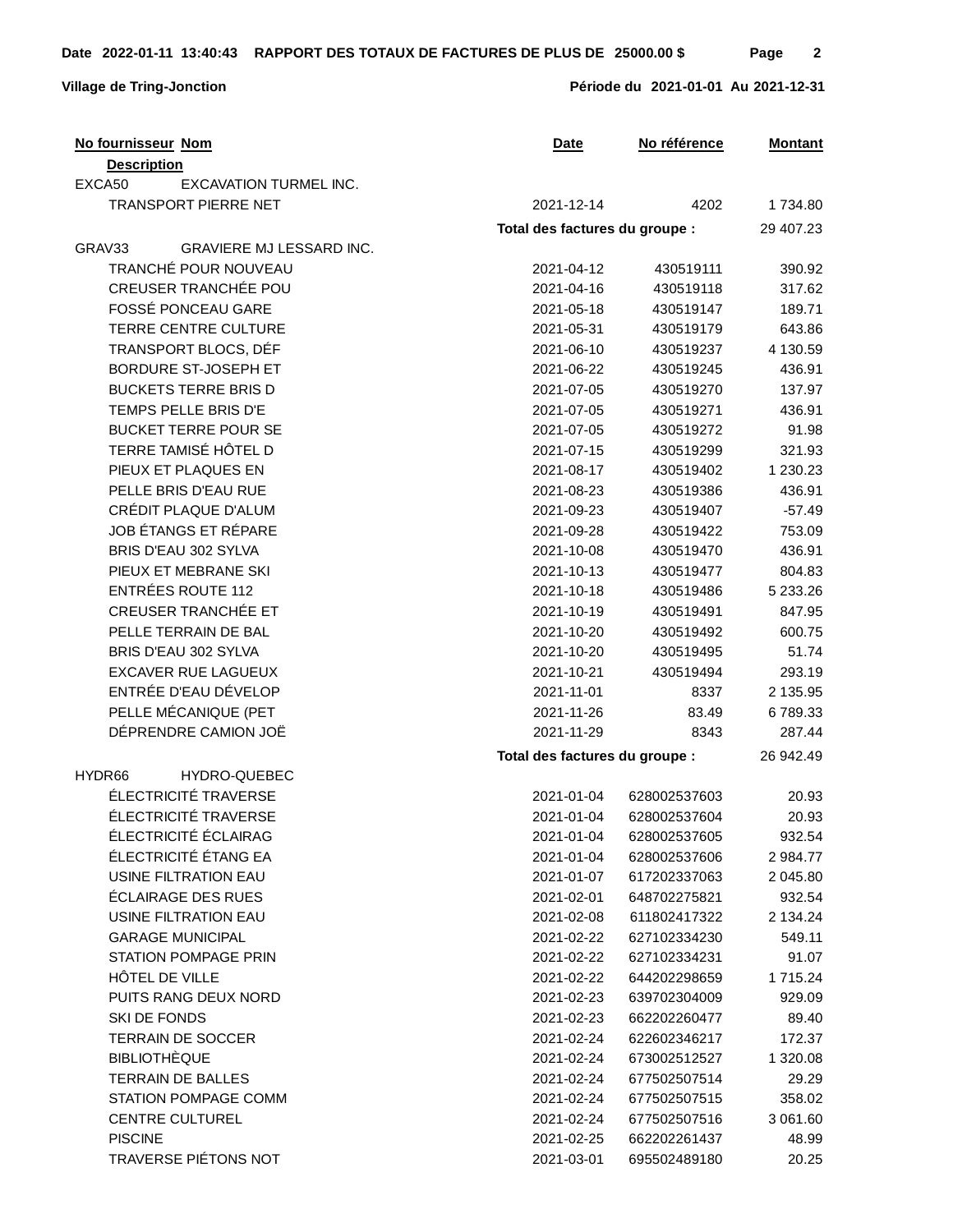| <b>Description</b><br>HYDR66<br>HYDRO-QUEBEC<br>TRAVERSE PIÉTONS ST-<br>2021-03-01<br>695502489181<br>20.25<br>ÉCLAIRAGE DES RUES<br>842.28<br>2021-03-01<br>695502489182<br>ÉTANG EAUX USÉES<br>2021-03-01<br>695502489183<br>2 3 5 7 . 9 8<br>USINE FILTRATION EAU<br>2021-03-08<br>1921.71<br>610902426193<br>ÉCLAIRAGE DES RUES<br>2021-03-31<br>614502638219<br>932.54<br>USINE FILTRATION EAU<br>1970.50<br>2021-04-07<br>610902438248<br>HÔTEL DE VILLE<br>2021-04-26<br>615402384258<br>1 476.82<br><b>GARAGE MUNICIPAL</b><br>2021-04-26<br>618102378745<br>437.55<br><b>STATION POMPAGE PRIN</b><br>2021-04-26<br>618102378746<br>125.53<br>SKI DE FONDS<br>55.25<br>2021-04-27<br>650502562659<br>PUITS RNAG 2 NORD<br>654102296717<br>854.54<br>2021-04-27<br><b>TERRAIN DE BALLES</b><br>2021-04-28<br>628902361336<br>29.93<br>STATION POMPAGE COMM<br>628902361337<br>624.59<br>2021-04-28<br><b>CENTRE CULTUREL</b><br>2021-04-28<br>628902361338<br>2 0 2 5 . 9 6<br><b>TERRAIN DE SOCCER</b><br>2021-04-28<br>655002552879<br>126.03<br><b>BIBLIOTHÈQUE</b><br>690102119835<br>901.02<br>2021-04-28<br><b>PISCINE</b><br>2021-04-29<br>677502534000<br>45.94<br>ÉCLAIRAGE DES RUES<br>914.31<br>2021-04-30<br>682902191730<br><b>TRAVERSE PIÉTONS NOT</b><br>2021-05-03<br>617202386782<br>21.07<br>TRAVERSE PIÉTONS ST-<br>21.07<br>2021-05-03<br>617202386783<br>ÉTANG EAUX USÉES<br>2021-05-03<br>617202386784<br>2 830.43<br><b>USINE FILTRATION EAU</b><br>2021-05-07<br>681102202102<br>2 992.34<br><b>INTERVENTION SIMPLE</b><br>2021-05-10<br>787970<br>505.89<br>ÉCLAIRAGE DES RUES<br>2021-05-31<br>614502679854<br>947.74<br>USINE FILTRATION EAU<br>2 507.11<br>2021-06-07<br>643302347497<br>HÔTEL DE VILLE<br>2021-06-23<br>1 038.83<br>637902365163<br><b>GARAGE MUNICIPAL</b><br>2021-06-23<br>686502554481<br>180.93<br><b>STATION POMPAGE PRIN</b><br>2021-06-23<br>86.17<br>686502554482<br><b>TERRAIN DE BALLES</b><br>53.13<br>2021-06-25<br>626202385091<br><b>SKI DE FONDS</b><br>2021-06-25<br>690102144048<br>27.77<br>PUITS RANG 2 NORD<br>2021-06-25<br>877.59<br>695502538932<br><b>BIBLIOTHÈQUE</b><br>367.24<br>2021-06-28<br>618102406296<br><b>PISCINE</b><br>2021-06-28<br>627102388303<br>277.88<br>STATION POMPAGE COMM<br>2021-06-28<br>627102388304<br>378.43<br><b>CENTRE CULTUREL</b><br>2021-06-28<br>627102388305<br>844.62<br><b>TERRAIN DE SOCCER</b><br>31.47<br>2021-06-28<br>671202276216<br>ÉCLAIRAGE DES RUES<br>918.39<br>2021-06-30<br>681102224120<br>TRAVERSE PIÉTONS NOT<br>21.20<br>2021-07-02<br>676602247566<br>TRAVERSE PIÉTONS ST-<br>21.20<br>2021-07-02<br>676602247567<br>ÉTANG EAUX USÉES<br>3 274.65<br>2021-07-06<br>633402376207<br>USINE FILTRATION EAU<br>2021-07-07<br>663102303659<br>2 170.39<br>ÉCLAIRAGE DES RUES<br>948.97<br>2021-08-02<br>676602263068<br>USINE FILTRATION EAU<br>1 362.81<br>2021-08-09<br>648702362934<br>HÔTEL DE VILLE<br>1 005.18<br>2021-08-24<br>678402278979<br><b>GARAGE MUNICIPAL</b><br>2021-08-24<br>681102256522<br>123.07<br><b>STATION POMPAGE PRIN</b><br>2021-08-24<br>681102256523<br>89.03<br><b>TERRAIN DE BALLE</b><br>2021-08-25<br>627102424047<br>123.77<br>PUITS RANG DEUX NORD<br>2021-08-25<br>669402318052<br>966.22<br><b>PISCINE</b><br>2021-08-27<br>652302372776<br>1726.67 | No fournisseur Nom | <u>Date</u> | No référence | <b>Montant</b> |
|--------------------------------------------------------------------------------------------------------------------------------------------------------------------------------------------------------------------------------------------------------------------------------------------------------------------------------------------------------------------------------------------------------------------------------------------------------------------------------------------------------------------------------------------------------------------------------------------------------------------------------------------------------------------------------------------------------------------------------------------------------------------------------------------------------------------------------------------------------------------------------------------------------------------------------------------------------------------------------------------------------------------------------------------------------------------------------------------------------------------------------------------------------------------------------------------------------------------------------------------------------------------------------------------------------------------------------------------------------------------------------------------------------------------------------------------------------------------------------------------------------------------------------------------------------------------------------------------------------------------------------------------------------------------------------------------------------------------------------------------------------------------------------------------------------------------------------------------------------------------------------------------------------------------------------------------------------------------------------------------------------------------------------------------------------------------------------------------------------------------------------------------------------------------------------------------------------------------------------------------------------------------------------------------------------------------------------------------------------------------------------------------------------------------------------------------------------------------------------------------------------------------------------------------------------------------------------------------------------------------------------------------------------------------------------------------------------------------------------------------------------------------------------------------------------------------------------------------------------------------------------------------------------------------------------------------------------------------------------------------------------------------------------------------------------------------------------------------------------------------------------------------------------------------------------------------------------------------------------------------------------------------------------------------------------------------------|--------------------|-------------|--------------|----------------|
|                                                                                                                                                                                                                                                                                                                                                                                                                                                                                                                                                                                                                                                                                                                                                                                                                                                                                                                                                                                                                                                                                                                                                                                                                                                                                                                                                                                                                                                                                                                                                                                                                                                                                                                                                                                                                                                                                                                                                                                                                                                                                                                                                                                                                                                                                                                                                                                                                                                                                                                                                                                                                                                                                                                                                                                                                                                                                                                                                                                                                                                                                                                                                                                                                                                                                                                          |                    |             |              |                |
|                                                                                                                                                                                                                                                                                                                                                                                                                                                                                                                                                                                                                                                                                                                                                                                                                                                                                                                                                                                                                                                                                                                                                                                                                                                                                                                                                                                                                                                                                                                                                                                                                                                                                                                                                                                                                                                                                                                                                                                                                                                                                                                                                                                                                                                                                                                                                                                                                                                                                                                                                                                                                                                                                                                                                                                                                                                                                                                                                                                                                                                                                                                                                                                                                                                                                                                          |                    |             |              |                |
|                                                                                                                                                                                                                                                                                                                                                                                                                                                                                                                                                                                                                                                                                                                                                                                                                                                                                                                                                                                                                                                                                                                                                                                                                                                                                                                                                                                                                                                                                                                                                                                                                                                                                                                                                                                                                                                                                                                                                                                                                                                                                                                                                                                                                                                                                                                                                                                                                                                                                                                                                                                                                                                                                                                                                                                                                                                                                                                                                                                                                                                                                                                                                                                                                                                                                                                          |                    |             |              |                |
|                                                                                                                                                                                                                                                                                                                                                                                                                                                                                                                                                                                                                                                                                                                                                                                                                                                                                                                                                                                                                                                                                                                                                                                                                                                                                                                                                                                                                                                                                                                                                                                                                                                                                                                                                                                                                                                                                                                                                                                                                                                                                                                                                                                                                                                                                                                                                                                                                                                                                                                                                                                                                                                                                                                                                                                                                                                                                                                                                                                                                                                                                                                                                                                                                                                                                                                          |                    |             |              |                |
|                                                                                                                                                                                                                                                                                                                                                                                                                                                                                                                                                                                                                                                                                                                                                                                                                                                                                                                                                                                                                                                                                                                                                                                                                                                                                                                                                                                                                                                                                                                                                                                                                                                                                                                                                                                                                                                                                                                                                                                                                                                                                                                                                                                                                                                                                                                                                                                                                                                                                                                                                                                                                                                                                                                                                                                                                                                                                                                                                                                                                                                                                                                                                                                                                                                                                                                          |                    |             |              |                |
|                                                                                                                                                                                                                                                                                                                                                                                                                                                                                                                                                                                                                                                                                                                                                                                                                                                                                                                                                                                                                                                                                                                                                                                                                                                                                                                                                                                                                                                                                                                                                                                                                                                                                                                                                                                                                                                                                                                                                                                                                                                                                                                                                                                                                                                                                                                                                                                                                                                                                                                                                                                                                                                                                                                                                                                                                                                                                                                                                                                                                                                                                                                                                                                                                                                                                                                          |                    |             |              |                |
|                                                                                                                                                                                                                                                                                                                                                                                                                                                                                                                                                                                                                                                                                                                                                                                                                                                                                                                                                                                                                                                                                                                                                                                                                                                                                                                                                                                                                                                                                                                                                                                                                                                                                                                                                                                                                                                                                                                                                                                                                                                                                                                                                                                                                                                                                                                                                                                                                                                                                                                                                                                                                                                                                                                                                                                                                                                                                                                                                                                                                                                                                                                                                                                                                                                                                                                          |                    |             |              |                |
|                                                                                                                                                                                                                                                                                                                                                                                                                                                                                                                                                                                                                                                                                                                                                                                                                                                                                                                                                                                                                                                                                                                                                                                                                                                                                                                                                                                                                                                                                                                                                                                                                                                                                                                                                                                                                                                                                                                                                                                                                                                                                                                                                                                                                                                                                                                                                                                                                                                                                                                                                                                                                                                                                                                                                                                                                                                                                                                                                                                                                                                                                                                                                                                                                                                                                                                          |                    |             |              |                |
|                                                                                                                                                                                                                                                                                                                                                                                                                                                                                                                                                                                                                                                                                                                                                                                                                                                                                                                                                                                                                                                                                                                                                                                                                                                                                                                                                                                                                                                                                                                                                                                                                                                                                                                                                                                                                                                                                                                                                                                                                                                                                                                                                                                                                                                                                                                                                                                                                                                                                                                                                                                                                                                                                                                                                                                                                                                                                                                                                                                                                                                                                                                                                                                                                                                                                                                          |                    |             |              |                |
|                                                                                                                                                                                                                                                                                                                                                                                                                                                                                                                                                                                                                                                                                                                                                                                                                                                                                                                                                                                                                                                                                                                                                                                                                                                                                                                                                                                                                                                                                                                                                                                                                                                                                                                                                                                                                                                                                                                                                                                                                                                                                                                                                                                                                                                                                                                                                                                                                                                                                                                                                                                                                                                                                                                                                                                                                                                                                                                                                                                                                                                                                                                                                                                                                                                                                                                          |                    |             |              |                |
|                                                                                                                                                                                                                                                                                                                                                                                                                                                                                                                                                                                                                                                                                                                                                                                                                                                                                                                                                                                                                                                                                                                                                                                                                                                                                                                                                                                                                                                                                                                                                                                                                                                                                                                                                                                                                                                                                                                                                                                                                                                                                                                                                                                                                                                                                                                                                                                                                                                                                                                                                                                                                                                                                                                                                                                                                                                                                                                                                                                                                                                                                                                                                                                                                                                                                                                          |                    |             |              |                |
|                                                                                                                                                                                                                                                                                                                                                                                                                                                                                                                                                                                                                                                                                                                                                                                                                                                                                                                                                                                                                                                                                                                                                                                                                                                                                                                                                                                                                                                                                                                                                                                                                                                                                                                                                                                                                                                                                                                                                                                                                                                                                                                                                                                                                                                                                                                                                                                                                                                                                                                                                                                                                                                                                                                                                                                                                                                                                                                                                                                                                                                                                                                                                                                                                                                                                                                          |                    |             |              |                |
|                                                                                                                                                                                                                                                                                                                                                                                                                                                                                                                                                                                                                                                                                                                                                                                                                                                                                                                                                                                                                                                                                                                                                                                                                                                                                                                                                                                                                                                                                                                                                                                                                                                                                                                                                                                                                                                                                                                                                                                                                                                                                                                                                                                                                                                                                                                                                                                                                                                                                                                                                                                                                                                                                                                                                                                                                                                                                                                                                                                                                                                                                                                                                                                                                                                                                                                          |                    |             |              |                |
|                                                                                                                                                                                                                                                                                                                                                                                                                                                                                                                                                                                                                                                                                                                                                                                                                                                                                                                                                                                                                                                                                                                                                                                                                                                                                                                                                                                                                                                                                                                                                                                                                                                                                                                                                                                                                                                                                                                                                                                                                                                                                                                                                                                                                                                                                                                                                                                                                                                                                                                                                                                                                                                                                                                                                                                                                                                                                                                                                                                                                                                                                                                                                                                                                                                                                                                          |                    |             |              |                |
|                                                                                                                                                                                                                                                                                                                                                                                                                                                                                                                                                                                                                                                                                                                                                                                                                                                                                                                                                                                                                                                                                                                                                                                                                                                                                                                                                                                                                                                                                                                                                                                                                                                                                                                                                                                                                                                                                                                                                                                                                                                                                                                                                                                                                                                                                                                                                                                                                                                                                                                                                                                                                                                                                                                                                                                                                                                                                                                                                                                                                                                                                                                                                                                                                                                                                                                          |                    |             |              |                |
|                                                                                                                                                                                                                                                                                                                                                                                                                                                                                                                                                                                                                                                                                                                                                                                                                                                                                                                                                                                                                                                                                                                                                                                                                                                                                                                                                                                                                                                                                                                                                                                                                                                                                                                                                                                                                                                                                                                                                                                                                                                                                                                                                                                                                                                                                                                                                                                                                                                                                                                                                                                                                                                                                                                                                                                                                                                                                                                                                                                                                                                                                                                                                                                                                                                                                                                          |                    |             |              |                |
|                                                                                                                                                                                                                                                                                                                                                                                                                                                                                                                                                                                                                                                                                                                                                                                                                                                                                                                                                                                                                                                                                                                                                                                                                                                                                                                                                                                                                                                                                                                                                                                                                                                                                                                                                                                                                                                                                                                                                                                                                                                                                                                                                                                                                                                                                                                                                                                                                                                                                                                                                                                                                                                                                                                                                                                                                                                                                                                                                                                                                                                                                                                                                                                                                                                                                                                          |                    |             |              |                |
|                                                                                                                                                                                                                                                                                                                                                                                                                                                                                                                                                                                                                                                                                                                                                                                                                                                                                                                                                                                                                                                                                                                                                                                                                                                                                                                                                                                                                                                                                                                                                                                                                                                                                                                                                                                                                                                                                                                                                                                                                                                                                                                                                                                                                                                                                                                                                                                                                                                                                                                                                                                                                                                                                                                                                                                                                                                                                                                                                                                                                                                                                                                                                                                                                                                                                                                          |                    |             |              |                |
|                                                                                                                                                                                                                                                                                                                                                                                                                                                                                                                                                                                                                                                                                                                                                                                                                                                                                                                                                                                                                                                                                                                                                                                                                                                                                                                                                                                                                                                                                                                                                                                                                                                                                                                                                                                                                                                                                                                                                                                                                                                                                                                                                                                                                                                                                                                                                                                                                                                                                                                                                                                                                                                                                                                                                                                                                                                                                                                                                                                                                                                                                                                                                                                                                                                                                                                          |                    |             |              |                |
|                                                                                                                                                                                                                                                                                                                                                                                                                                                                                                                                                                                                                                                                                                                                                                                                                                                                                                                                                                                                                                                                                                                                                                                                                                                                                                                                                                                                                                                                                                                                                                                                                                                                                                                                                                                                                                                                                                                                                                                                                                                                                                                                                                                                                                                                                                                                                                                                                                                                                                                                                                                                                                                                                                                                                                                                                                                                                                                                                                                                                                                                                                                                                                                                                                                                                                                          |                    |             |              |                |
|                                                                                                                                                                                                                                                                                                                                                                                                                                                                                                                                                                                                                                                                                                                                                                                                                                                                                                                                                                                                                                                                                                                                                                                                                                                                                                                                                                                                                                                                                                                                                                                                                                                                                                                                                                                                                                                                                                                                                                                                                                                                                                                                                                                                                                                                                                                                                                                                                                                                                                                                                                                                                                                                                                                                                                                                                                                                                                                                                                                                                                                                                                                                                                                                                                                                                                                          |                    |             |              |                |
|                                                                                                                                                                                                                                                                                                                                                                                                                                                                                                                                                                                                                                                                                                                                                                                                                                                                                                                                                                                                                                                                                                                                                                                                                                                                                                                                                                                                                                                                                                                                                                                                                                                                                                                                                                                                                                                                                                                                                                                                                                                                                                                                                                                                                                                                                                                                                                                                                                                                                                                                                                                                                                                                                                                                                                                                                                                                                                                                                                                                                                                                                                                                                                                                                                                                                                                          |                    |             |              |                |
|                                                                                                                                                                                                                                                                                                                                                                                                                                                                                                                                                                                                                                                                                                                                                                                                                                                                                                                                                                                                                                                                                                                                                                                                                                                                                                                                                                                                                                                                                                                                                                                                                                                                                                                                                                                                                                                                                                                                                                                                                                                                                                                                                                                                                                                                                                                                                                                                                                                                                                                                                                                                                                                                                                                                                                                                                                                                                                                                                                                                                                                                                                                                                                                                                                                                                                                          |                    |             |              |                |
|                                                                                                                                                                                                                                                                                                                                                                                                                                                                                                                                                                                                                                                                                                                                                                                                                                                                                                                                                                                                                                                                                                                                                                                                                                                                                                                                                                                                                                                                                                                                                                                                                                                                                                                                                                                                                                                                                                                                                                                                                                                                                                                                                                                                                                                                                                                                                                                                                                                                                                                                                                                                                                                                                                                                                                                                                                                                                                                                                                                                                                                                                                                                                                                                                                                                                                                          |                    |             |              |                |
|                                                                                                                                                                                                                                                                                                                                                                                                                                                                                                                                                                                                                                                                                                                                                                                                                                                                                                                                                                                                                                                                                                                                                                                                                                                                                                                                                                                                                                                                                                                                                                                                                                                                                                                                                                                                                                                                                                                                                                                                                                                                                                                                                                                                                                                                                                                                                                                                                                                                                                                                                                                                                                                                                                                                                                                                                                                                                                                                                                                                                                                                                                                                                                                                                                                                                                                          |                    |             |              |                |
|                                                                                                                                                                                                                                                                                                                                                                                                                                                                                                                                                                                                                                                                                                                                                                                                                                                                                                                                                                                                                                                                                                                                                                                                                                                                                                                                                                                                                                                                                                                                                                                                                                                                                                                                                                                                                                                                                                                                                                                                                                                                                                                                                                                                                                                                                                                                                                                                                                                                                                                                                                                                                                                                                                                                                                                                                                                                                                                                                                                                                                                                                                                                                                                                                                                                                                                          |                    |             |              |                |
|                                                                                                                                                                                                                                                                                                                                                                                                                                                                                                                                                                                                                                                                                                                                                                                                                                                                                                                                                                                                                                                                                                                                                                                                                                                                                                                                                                                                                                                                                                                                                                                                                                                                                                                                                                                                                                                                                                                                                                                                                                                                                                                                                                                                                                                                                                                                                                                                                                                                                                                                                                                                                                                                                                                                                                                                                                                                                                                                                                                                                                                                                                                                                                                                                                                                                                                          |                    |             |              |                |
|                                                                                                                                                                                                                                                                                                                                                                                                                                                                                                                                                                                                                                                                                                                                                                                                                                                                                                                                                                                                                                                                                                                                                                                                                                                                                                                                                                                                                                                                                                                                                                                                                                                                                                                                                                                                                                                                                                                                                                                                                                                                                                                                                                                                                                                                                                                                                                                                                                                                                                                                                                                                                                                                                                                                                                                                                                                                                                                                                                                                                                                                                                                                                                                                                                                                                                                          |                    |             |              |                |
|                                                                                                                                                                                                                                                                                                                                                                                                                                                                                                                                                                                                                                                                                                                                                                                                                                                                                                                                                                                                                                                                                                                                                                                                                                                                                                                                                                                                                                                                                                                                                                                                                                                                                                                                                                                                                                                                                                                                                                                                                                                                                                                                                                                                                                                                                                                                                                                                                                                                                                                                                                                                                                                                                                                                                                                                                                                                                                                                                                                                                                                                                                                                                                                                                                                                                                                          |                    |             |              |                |
|                                                                                                                                                                                                                                                                                                                                                                                                                                                                                                                                                                                                                                                                                                                                                                                                                                                                                                                                                                                                                                                                                                                                                                                                                                                                                                                                                                                                                                                                                                                                                                                                                                                                                                                                                                                                                                                                                                                                                                                                                                                                                                                                                                                                                                                                                                                                                                                                                                                                                                                                                                                                                                                                                                                                                                                                                                                                                                                                                                                                                                                                                                                                                                                                                                                                                                                          |                    |             |              |                |
|                                                                                                                                                                                                                                                                                                                                                                                                                                                                                                                                                                                                                                                                                                                                                                                                                                                                                                                                                                                                                                                                                                                                                                                                                                                                                                                                                                                                                                                                                                                                                                                                                                                                                                                                                                                                                                                                                                                                                                                                                                                                                                                                                                                                                                                                                                                                                                                                                                                                                                                                                                                                                                                                                                                                                                                                                                                                                                                                                                                                                                                                                                                                                                                                                                                                                                                          |                    |             |              |                |
|                                                                                                                                                                                                                                                                                                                                                                                                                                                                                                                                                                                                                                                                                                                                                                                                                                                                                                                                                                                                                                                                                                                                                                                                                                                                                                                                                                                                                                                                                                                                                                                                                                                                                                                                                                                                                                                                                                                                                                                                                                                                                                                                                                                                                                                                                                                                                                                                                                                                                                                                                                                                                                                                                                                                                                                                                                                                                                                                                                                                                                                                                                                                                                                                                                                                                                                          |                    |             |              |                |
|                                                                                                                                                                                                                                                                                                                                                                                                                                                                                                                                                                                                                                                                                                                                                                                                                                                                                                                                                                                                                                                                                                                                                                                                                                                                                                                                                                                                                                                                                                                                                                                                                                                                                                                                                                                                                                                                                                                                                                                                                                                                                                                                                                                                                                                                                                                                                                                                                                                                                                                                                                                                                                                                                                                                                                                                                                                                                                                                                                                                                                                                                                                                                                                                                                                                                                                          |                    |             |              |                |
|                                                                                                                                                                                                                                                                                                                                                                                                                                                                                                                                                                                                                                                                                                                                                                                                                                                                                                                                                                                                                                                                                                                                                                                                                                                                                                                                                                                                                                                                                                                                                                                                                                                                                                                                                                                                                                                                                                                                                                                                                                                                                                                                                                                                                                                                                                                                                                                                                                                                                                                                                                                                                                                                                                                                                                                                                                                                                                                                                                                                                                                                                                                                                                                                                                                                                                                          |                    |             |              |                |
|                                                                                                                                                                                                                                                                                                                                                                                                                                                                                                                                                                                                                                                                                                                                                                                                                                                                                                                                                                                                                                                                                                                                                                                                                                                                                                                                                                                                                                                                                                                                                                                                                                                                                                                                                                                                                                                                                                                                                                                                                                                                                                                                                                                                                                                                                                                                                                                                                                                                                                                                                                                                                                                                                                                                                                                                                                                                                                                                                                                                                                                                                                                                                                                                                                                                                                                          |                    |             |              |                |
|                                                                                                                                                                                                                                                                                                                                                                                                                                                                                                                                                                                                                                                                                                                                                                                                                                                                                                                                                                                                                                                                                                                                                                                                                                                                                                                                                                                                                                                                                                                                                                                                                                                                                                                                                                                                                                                                                                                                                                                                                                                                                                                                                                                                                                                                                                                                                                                                                                                                                                                                                                                                                                                                                                                                                                                                                                                                                                                                                                                                                                                                                                                                                                                                                                                                                                                          |                    |             |              |                |
|                                                                                                                                                                                                                                                                                                                                                                                                                                                                                                                                                                                                                                                                                                                                                                                                                                                                                                                                                                                                                                                                                                                                                                                                                                                                                                                                                                                                                                                                                                                                                                                                                                                                                                                                                                                                                                                                                                                                                                                                                                                                                                                                                                                                                                                                                                                                                                                                                                                                                                                                                                                                                                                                                                                                                                                                                                                                                                                                                                                                                                                                                                                                                                                                                                                                                                                          |                    |             |              |                |
|                                                                                                                                                                                                                                                                                                                                                                                                                                                                                                                                                                                                                                                                                                                                                                                                                                                                                                                                                                                                                                                                                                                                                                                                                                                                                                                                                                                                                                                                                                                                                                                                                                                                                                                                                                                                                                                                                                                                                                                                                                                                                                                                                                                                                                                                                                                                                                                                                                                                                                                                                                                                                                                                                                                                                                                                                                                                                                                                                                                                                                                                                                                                                                                                                                                                                                                          |                    |             |              |                |
|                                                                                                                                                                                                                                                                                                                                                                                                                                                                                                                                                                                                                                                                                                                                                                                                                                                                                                                                                                                                                                                                                                                                                                                                                                                                                                                                                                                                                                                                                                                                                                                                                                                                                                                                                                                                                                                                                                                                                                                                                                                                                                                                                                                                                                                                                                                                                                                                                                                                                                                                                                                                                                                                                                                                                                                                                                                                                                                                                                                                                                                                                                                                                                                                                                                                                                                          |                    |             |              |                |
|                                                                                                                                                                                                                                                                                                                                                                                                                                                                                                                                                                                                                                                                                                                                                                                                                                                                                                                                                                                                                                                                                                                                                                                                                                                                                                                                                                                                                                                                                                                                                                                                                                                                                                                                                                                                                                                                                                                                                                                                                                                                                                                                                                                                                                                                                                                                                                                                                                                                                                                                                                                                                                                                                                                                                                                                                                                                                                                                                                                                                                                                                                                                                                                                                                                                                                                          |                    |             |              |                |
|                                                                                                                                                                                                                                                                                                                                                                                                                                                                                                                                                                                                                                                                                                                                                                                                                                                                                                                                                                                                                                                                                                                                                                                                                                                                                                                                                                                                                                                                                                                                                                                                                                                                                                                                                                                                                                                                                                                                                                                                                                                                                                                                                                                                                                                                                                                                                                                                                                                                                                                                                                                                                                                                                                                                                                                                                                                                                                                                                                                                                                                                                                                                                                                                                                                                                                                          |                    |             |              |                |
|                                                                                                                                                                                                                                                                                                                                                                                                                                                                                                                                                                                                                                                                                                                                                                                                                                                                                                                                                                                                                                                                                                                                                                                                                                                                                                                                                                                                                                                                                                                                                                                                                                                                                                                                                                                                                                                                                                                                                                                                                                                                                                                                                                                                                                                                                                                                                                                                                                                                                                                                                                                                                                                                                                                                                                                                                                                                                                                                                                                                                                                                                                                                                                                                                                                                                                                          |                    |             |              |                |
|                                                                                                                                                                                                                                                                                                                                                                                                                                                                                                                                                                                                                                                                                                                                                                                                                                                                                                                                                                                                                                                                                                                                                                                                                                                                                                                                                                                                                                                                                                                                                                                                                                                                                                                                                                                                                                                                                                                                                                                                                                                                                                                                                                                                                                                                                                                                                                                                                                                                                                                                                                                                                                                                                                                                                                                                                                                                                                                                                                                                                                                                                                                                                                                                                                                                                                                          |                    |             |              |                |
|                                                                                                                                                                                                                                                                                                                                                                                                                                                                                                                                                                                                                                                                                                                                                                                                                                                                                                                                                                                                                                                                                                                                                                                                                                                                                                                                                                                                                                                                                                                                                                                                                                                                                                                                                                                                                                                                                                                                                                                                                                                                                                                                                                                                                                                                                                                                                                                                                                                                                                                                                                                                                                                                                                                                                                                                                                                                                                                                                                                                                                                                                                                                                                                                                                                                                                                          |                    |             |              |                |
|                                                                                                                                                                                                                                                                                                                                                                                                                                                                                                                                                                                                                                                                                                                                                                                                                                                                                                                                                                                                                                                                                                                                                                                                                                                                                                                                                                                                                                                                                                                                                                                                                                                                                                                                                                                                                                                                                                                                                                                                                                                                                                                                                                                                                                                                                                                                                                                                                                                                                                                                                                                                                                                                                                                                                                                                                                                                                                                                                                                                                                                                                                                                                                                                                                                                                                                          |                    |             |              |                |
|                                                                                                                                                                                                                                                                                                                                                                                                                                                                                                                                                                                                                                                                                                                                                                                                                                                                                                                                                                                                                                                                                                                                                                                                                                                                                                                                                                                                                                                                                                                                                                                                                                                                                                                                                                                                                                                                                                                                                                                                                                                                                                                                                                                                                                                                                                                                                                                                                                                                                                                                                                                                                                                                                                                                                                                                                                                                                                                                                                                                                                                                                                                                                                                                                                                                                                                          |                    |             |              |                |
|                                                                                                                                                                                                                                                                                                                                                                                                                                                                                                                                                                                                                                                                                                                                                                                                                                                                                                                                                                                                                                                                                                                                                                                                                                                                                                                                                                                                                                                                                                                                                                                                                                                                                                                                                                                                                                                                                                                                                                                                                                                                                                                                                                                                                                                                                                                                                                                                                                                                                                                                                                                                                                                                                                                                                                                                                                                                                                                                                                                                                                                                                                                                                                                                                                                                                                                          |                    |             |              |                |
|                                                                                                                                                                                                                                                                                                                                                                                                                                                                                                                                                                                                                                                                                                                                                                                                                                                                                                                                                                                                                                                                                                                                                                                                                                                                                                                                                                                                                                                                                                                                                                                                                                                                                                                                                                                                                                                                                                                                                                                                                                                                                                                                                                                                                                                                                                                                                                                                                                                                                                                                                                                                                                                                                                                                                                                                                                                                                                                                                                                                                                                                                                                                                                                                                                                                                                                          |                    |             |              |                |
|                                                                                                                                                                                                                                                                                                                                                                                                                                                                                                                                                                                                                                                                                                                                                                                                                                                                                                                                                                                                                                                                                                                                                                                                                                                                                                                                                                                                                                                                                                                                                                                                                                                                                                                                                                                                                                                                                                                                                                                                                                                                                                                                                                                                                                                                                                                                                                                                                                                                                                                                                                                                                                                                                                                                                                                                                                                                                                                                                                                                                                                                                                                                                                                                                                                                                                                          |                    |             |              |                |
|                                                                                                                                                                                                                                                                                                                                                                                                                                                                                                                                                                                                                                                                                                                                                                                                                                                                                                                                                                                                                                                                                                                                                                                                                                                                                                                                                                                                                                                                                                                                                                                                                                                                                                                                                                                                                                                                                                                                                                                                                                                                                                                                                                                                                                                                                                                                                                                                                                                                                                                                                                                                                                                                                                                                                                                                                                                                                                                                                                                                                                                                                                                                                                                                                                                                                                                          |                    |             |              |                |
|                                                                                                                                                                                                                                                                                                                                                                                                                                                                                                                                                                                                                                                                                                                                                                                                                                                                                                                                                                                                                                                                                                                                                                                                                                                                                                                                                                                                                                                                                                                                                                                                                                                                                                                                                                                                                                                                                                                                                                                                                                                                                                                                                                                                                                                                                                                                                                                                                                                                                                                                                                                                                                                                                                                                                                                                                                                                                                                                                                                                                                                                                                                                                                                                                                                                                                                          |                    |             |              |                |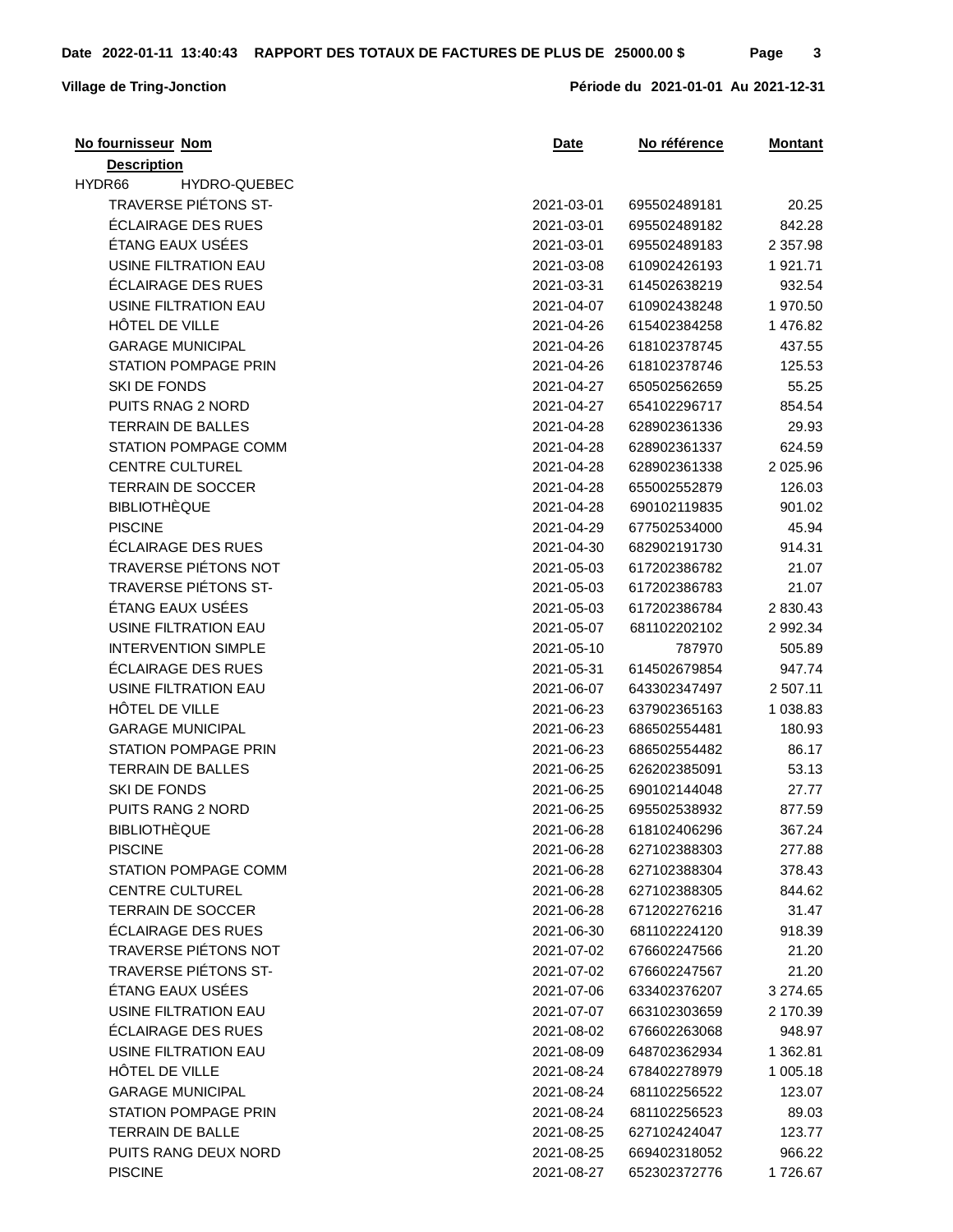| No fournisseur Nom                            | Date                           | No référence | <b>Montant</b> |
|-----------------------------------------------|--------------------------------|--------------|----------------|
| <b>Description</b>                            |                                |              |                |
| HYDR66<br>HYDRO-QUEBEC                        |                                |              |                |
| STATION POMPAGE COMM                          | 2021-08-27                     | 652302372777 | 709.14         |
| <b>CENTRE CULTUREL</b>                        | 2021-08-27                     | 652302372778 | 590.07         |
| <b>TERRAIN DE SOCCER</b>                      | 2021-08-27                     | 661302343938 | 35.43          |
| <b>BIBLIOTHÈQUE</b>                           | 2021-08-27                     | 670302313850 | 237.23         |
| ÉCLAIRAGE DES RUES                            | 2021-08-31                     | 680202272433 | 948.97         |
| TRAVERSE PIÉTONS ST-                          | 2021-09-01                     | 652302376222 | 21.55          |
| ÉTANG EAUX USÉES                              | 2021-09-01                     | 652302376223 | 2922.68        |
| TRAVERSE PIÉTONS NOT                          | 2021-09-01                     | 652302376221 | 21.55          |
| USINE FILTRATION EAU                          | 2021-09-07                     | 686502600360 | 1 383.89       |
| SKI DE FONDS                                  | 2021-09-13                     | 658602355666 | 29.67          |
| ÉCLAIRAGE DES RUES                            | 2021-09-30                     | 623502722938 | 918.39         |
| <b>USINE FILTRATION EAU</b>                   | 2021-10-07                     | 688302235748 | 1 386.46       |
| HÔTEL DE VILLE                                | 2021-10-25                     | 686502628260 | 865.86         |
| <b>GARAGE MUNICIPAL</b>                       | 2021-10-25                     | 695502611131 | 148.07         |
| STATION POMPAGE PRIN                          | 2021-10-25                     | 695502611132 | 86.17          |
| PUITS RANG DEUX NORD                          | 2021-10-26                     | 627102460114 | 887.11         |
| <b>TERRAIN DE BALLES</b>                      | 2021-10-26                     | 641502681550 | 77.76          |
| SKI DE FOND                                   | 2021-10-26                     | 649602401317 | 30.02          |
| <b>BIBLIOTHÈQUE</b>                           | 2021-10-27                     | 628902461575 | 402.81         |
| <b>PISCINE</b>                                | 2021-10-27                     | 653202403239 | 76.03          |
| STATION POMPAGE COMM                          | 2021-10-27                     | 653202403240 | 293.60         |
| <b>CENTRE CULTUREL</b>                        | 2021-10-27                     | 653202403241 | 811.00         |
| <b>TERRAIN DE SOCCER</b>                      | 2021-10-27                     | 691902190876 | 36.35          |
| <b>TRAVERSE PIÉTONS NOT</b>                   | 2021-11-01                     | 628902463394 | 21.20          |
| <b>TRAVERSE PIÉTONS ST-</b>                   | 2021-11-01                     | 628902463395 | 21.20          |
| ÉCLAIRAGE DES RUES                            | 2021-11-01                     | 628902463396 | 948.97         |
| ÉTANG EAUX USÉES                              | 2021-11-03                     | 658602395045 | 3 122.73       |
| USINE FILTRATION EAU                          | 2021-11-08                     | 673002642593 | 1 640.19       |
| ÉCLAIRAGE DES RUES                            | 2021-11-30                     | 650502677782 | 918.39         |
| USINE FILTRATION EAU                          | 2021-12-07                     | 668502655881 | 2 106.95       |
| <b>GARAGE MUNICIPAL</b>                       | 2021-12-23                     | 613602556410 | 444.31         |
| STATION POMPAGE PRIN                          | 2021-12-23                     | 613602556411 | 89.28          |
| HÔTEL DE VILLE                                | 2021-12-23                     | 643302453593 | 1412.90        |
| <b>PUITS RANG 2 NORD</b>                      | 2021-12-27                     | 644202451137 | 820.18         |
| SKI DE FONDS                                  | 2021-12-27                     | 651402429885 | 34.58          |
| <b>TERRAIN DE BALLES</b>                      | 2021-12-27                     | 661302404713 | 66.52          |
| <b>PISCINE</b>                                | 2021-12-28                     | 612702573582 | 33.02          |
| <b>STATION POMPAGE COMM</b>                   | 2021-12-28                     | 612702573583 | 393.71         |
| <b>CENTRE CULTUREL</b>                        | 2021-12-28                     | 612702573584 | 2 319.70       |
| <b>TERRAIN DE SOCCER</b>                      | 2021-12-28                     | 634302470567 | 162.39         |
| <b>BIBLIOTHÈQUE</b>                           | 2021-12-28                     | 638802468696 | 1821.58        |
|                                               | Total des factures du groupe : |              | 89 157.86      |
| LESC33<br>LES CONSTRUCTIONS DE L'AMIANTE INC. |                                |              |                |
| GÉDÉON LESSARD #5                             | 2021-09-08                     | 2021-09-08   | 164 718.79     |
| RÉCEPTION DÉFINITIVE                          | 2021-12-13                     | 2021-12-13   | 50 932.62      |
|                                               | Total des factures du groupe : |              | 215 651.41     |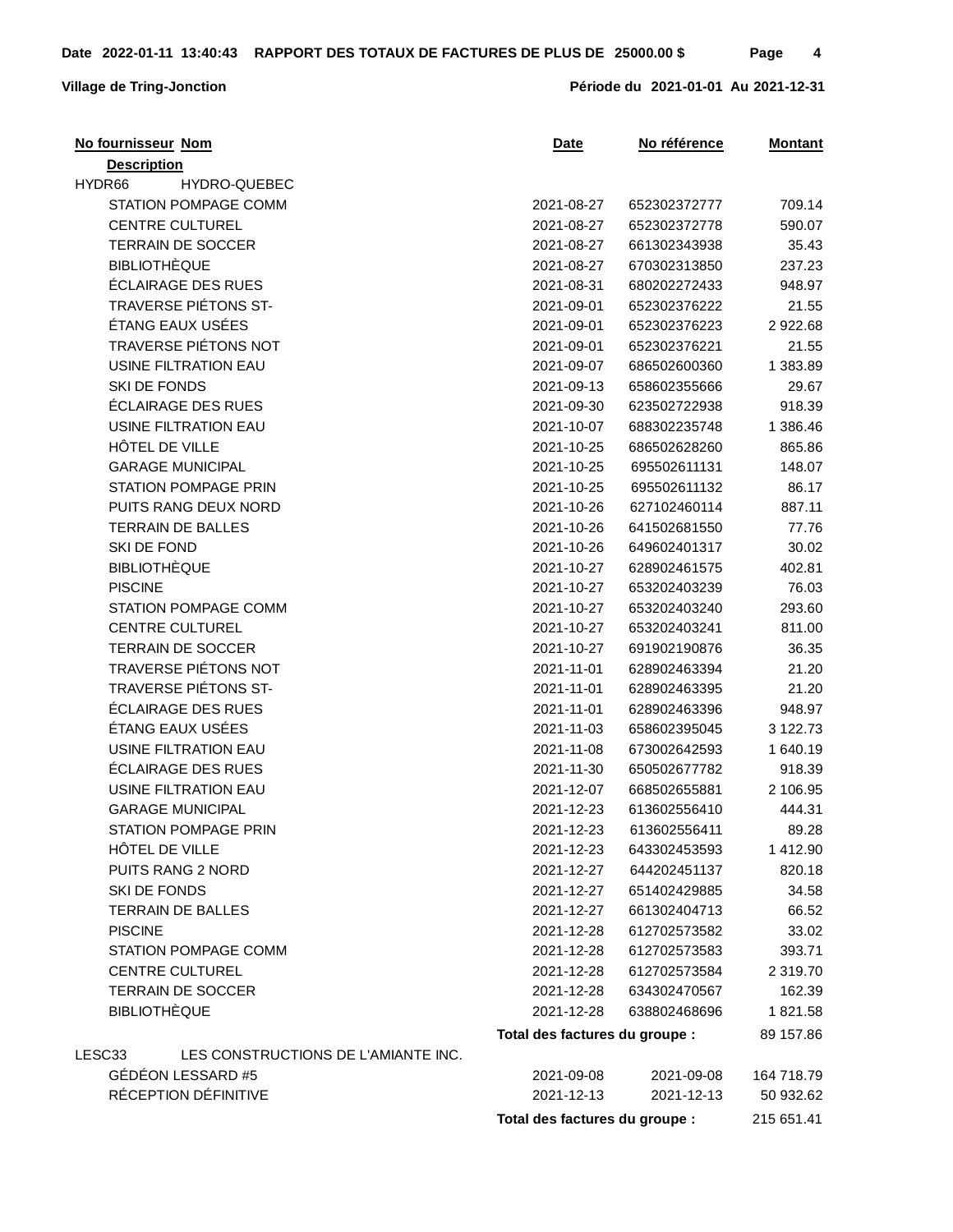## **Village de Tring-Jonction Période du 2021-01-01 Au 2021-12-31**

| No fournisseur Nom                      | <b>Date</b>                    | No référence | <b>Montant</b> |
|-----------------------------------------|--------------------------------|--------------|----------------|
| <b>Description</b>                      |                                |              |                |
| MINISTERE DE LA SEC. PUBLIQUE<br>MINI50 |                                |              |                |
| SERVICES DE LA SÛRET                    | 2021-01-01                     | 103754       | 86 365.00      |
|                                         | Total des factures du groupe : |              | 86 365.00      |
| MIRE50<br>MINISTERE DU REVENU           |                                |              |                |
| 01-01-21 au 31-01-21                    | 2021-02-04                     | 20210131P    | 8 188.54       |
| 01-02-21 au 28-02-21                    | 2021-03-03                     | 20210228P    | 8 0 3 1 . 2 7  |
| 01-03-21 au 31-03-21                    | 2021-04-01                     | 20210331P    | 10 415.34      |
| 01-04-21 au 30-04-21                    | 2021-05-05                     | 20210430P    | 8 1 6 5 . 7 8  |
| 01-05-21 au 31-05-21                    | 2021-06-02                     | 20210531P    | 8 685.95       |
| 01-06-21 au 30-06-21                    | 2021-07-06                     | 20210630P    | 10 443.48      |
| 01-07-21 au 31-07-21                    | 2021-08-04                     | 20210731P    | 11 325.56      |
| 01-08-21 au 31-08-21                    | 2021-09-02                     | 20210831P    | 10 777.31      |
| 01-09-21 au 30-09-21                    | 2021-10-04                     | 20210930P    | 8 986.97       |
| 01-10-21 au 31-10-21                    | 2021-11-01                     | 20211031P    | 6739.72        |
| 01-11-21 au 30-11-21                    | 2021-12-02                     | 20211130P    | 6416.50        |
|                                         | Total des factures du groupe : |              | 98 176.42      |
| M.L.J. INC.<br>MLJ50                    |                                |              |                |
| DÉNEIGEMENT 3/5                         | 2021-01-03                     | 1055         | 32 564.32      |
| DÉNEIGEMENT 4/5                         | 2021-02-01                     | 1056         | 32 564.32      |
| DÉNEIGEMENT 5/5                         | 2021-03-01                     | 1057         | 32 564.32      |
| <b>RETENUE PERMANENTE -</b>             | 2021-04-22                     | 2021-04-22   | $-723.84$      |
|                                         | Total des factures du groupe : |              | 96 969.12      |
| MRCR50<br>MRC ROBERT-CLICHE             |                                |              |                |
| QUOTES-PART                             | 2021-02-16                     | CRF2100039   | 116 328.00     |
| VIDANGE FOSSE SUPPLÉ                    | 2021-03-03                     | CRF2100087   | 260.92         |
| VIDANGE FOSSE SUPPLÉ                    | 2021-03-03                     | CRF2100096   | 260.92         |
| CRÉDIT VIDANGE FOSSE                    | 2021-03-03                     | CRS2100097   | $-185.92$      |
| <b>CONTENEURS FEUILLES</b>              | 2021-03-09                     | CRF2100099   | 1 033.51       |
| FACTURE CORRIGÉE POU                    | 2021-04-14                     | CRF2100159   | 740.96         |
| ANNULATION FACTURE C                    | 2021-04-14                     | CRS2100158   | $-1033.51$     |
| AJUSTEMENT RÉMUNÉRAT                    | 2021-06-22                     | CRF2100214   | 240.00         |
| MATIÈRES ACHEMINÉES                     | 2021-07-12                     | CRF2100179   | 12.90          |
| MATIÈRES ACHEMINÉES                     | 2021-07-14                     | CRF2100287   | 107.51         |
| MATIÈRES ACHEMINÉES                     | 2021-07-15                     | CRF2100297   | 81.71          |
| MATIÈRES ACHEMINÉES                     | 2021-07-15                     | CRF2100306   | 334.36         |
| SERVICE AMMÉNAGEMENT                    | 2021-07-29                     | CRF2100360   | 65.00          |
| ENTRETIEN RIVIÈRE DE                    | 2021-07-29                     | CRF2100368   | 185.75         |
| CENTRE DE TRANSFERT                     | 2021-08-31                     | 1638         | 3893.68        |
| <b>ANNULATION FACTURE</b>               | 2021-08-31                     | 1638         | -3 893.68      |
| FRAIS DÉPLACEMENT IN                    | 2021-09-27                     | CRF2100462   | 150.00         |
| MATIÈRE ACHEMINÉES À                    | 2021-09-27                     | CRF2100473   | 320.70         |
| MATIÈRES ACHEMINÉES                     | 2021-09-27                     | CRF2100483   | 26.18          |
| MATIÈRES ACHEMINÉES                     | 2021-10-28                     | CRF2100588   | 313.06         |
| RIVIÈRE DES ORMES                       | 2021-10-28                     | CRF2100544   | 127.13         |
| <b>TRAPPAGE CASTORS RIV</b>             | 2021-10-28                     | CRF2100547   | 448.94         |
| VIDANGE SUPPLÉMENTAI                    | 2021-11-03                     | CRF2100579   | 186.21         |
| <b>FOSSES VIDANGE SUPPL</b>             | 2021-12-06                     | CRF2100648   | 186.21         |
| MATIÈRES ACHEMINÉES                     | 2021-12-08                     | CRF2100662   | 70.90          |
|                                         | Total des factures du groupe : |              | 120 261.44     |
|                                         |                                |              |                |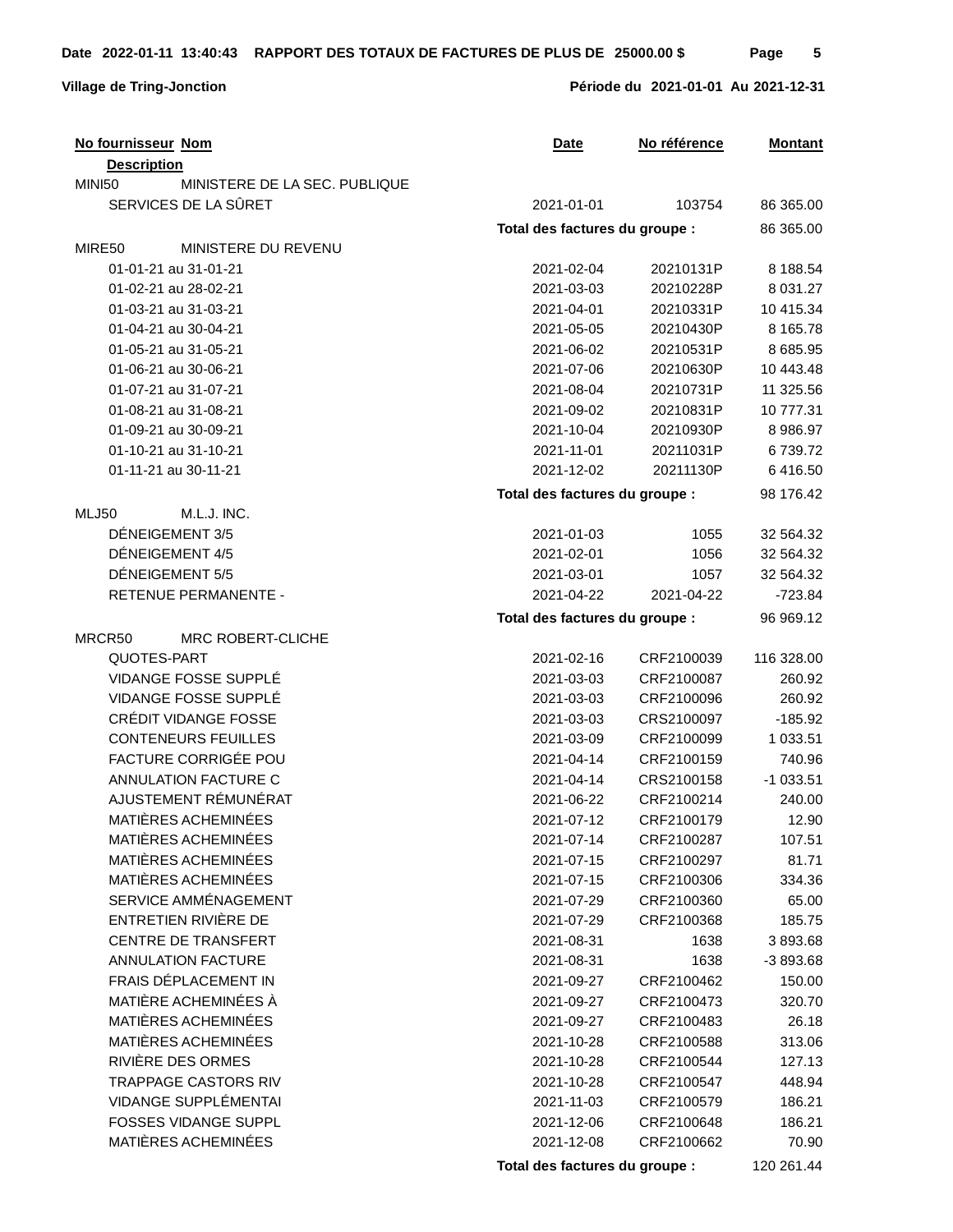| No fournisseur Nom                                | Date                           | No référence | <b>Montant</b> |
|---------------------------------------------------|--------------------------------|--------------|----------------|
| <b>Description</b>                                |                                |              |                |
| PIMA50<br>PIERRE MATHIEU ENTREPRENEUR ELECTRICIEN |                                |              |                |
| <b>GÉNÉRATRICE CENTRE C</b>                       | 2021-01-11                     | 12603-       | 27 27 6.77     |
| RETENUE GÉNÉRATRICE                               | 2021-01-11                     | 12706-       | 3812.84        |
| SYSTÈME D'ALARME CEN                              | 2021-05-25                     | 13393        | 19 453.77      |
| DDC ME-1 SYSTÈME D'A                              | 2021-06-22                     | 13557        | 278.10         |
| SYSTÈME D'ALARME CEN                              | 2021-06-22                     | 13559        | 3 104.33       |
| SYSTÈME D'ALARME CEN                              | 2021-07-09                     | 13726        | 8 138.49       |
| RETENUE SYSTÈME D'AL                              | 2021-07-09                     | 13763        | 3 441.64       |
|                                                   | Total des factures du groupe : |              | 65 505.94      |
| <b>PLURITEC</b><br>PLUR <sub>50</sub>             |                                |              |                |
| SURVEILLANCE BASSIN                               | 2021-02-09                     | F204737      | 2769.75        |
| <b>PLAN DIRECTEUR ROUTE</b>                       | 2021-03-12                     | F204983      | 585.80         |
| SURVEILLANCE BASSIN                               | 2021-03-23                     | F205065      | 3 189.41       |
| FOSSÉ EN ARRIÈRE DE                               | 2021-04-22                     | F205361      | 2 137.14       |
| SURVEILLANCE BASSIN                               | 2021-04-22                     | F205367      | 3 189.41       |
| SURVEILLANCE PONCEAU                              | 2021-04-23                     | F205369      | 1 626.04       |
| ÉTUDE ET ANALYSE HYD                              | 2021-04-30                     | F205484      | 3 4 4 9 . 2 5  |
| RÉSERVE ACCOMPAGNEME                              | 2021-06-10                     | F205884      | 572.35         |
| SURVEILLANCE, SERVIC                              | 2021-06-11                     | F205873      | 18 435.09      |
| SURVEILLANCE CHANTIE                              | 2021-06-11                     | F205874      | 7 134.52       |
| SURVEILLANCE BASSIN                               | 2021-07-15                     | F206272      | 8 9 36.11      |
| SURVEILLANCE BASSIN                               | 2021-07-15                     | F206273      | 4 667.99       |
| <b>SURVEILLANCE BASSIN</b>                        | 2021-08-18                     | F206350      | 322.02         |
| <b>SURVEILLANCE BASSIN</b>                        | 2021-08-18                     | F206351      | 5 398.08       |
| RÉSERVE ACCOMPAGNEME                              | 2021-08-27                     | F206570      | 685.43         |
| SURVEILLANCE BASSIN                               | 2021-09-22                     | F206715      | 2 350.09       |
| ROUTE 112 - MANDAT É                              | 2021-09-22                     | F206716      | 2 2 1 1.14     |
| ROUTE GÉDÉON-LESSARD                              | 2021-10-21                     | F206944      | 120.15         |
| <b>BASSIN 7 PHASE 2</b>                           | 2021-10-21                     | F206947      | 2 957.16       |
| ROUTE 112                                         | 2021-10-21                     | F206952      | 2 379.04       |
| PONCEAU RUE DE LA RI                              | 2021-11-16                     | F207161      | 1 084.01       |
| ROUTE 112                                         | 2021-11-16                     | F207169      | 20 947.88      |
| ROUTF 112                                         | 2021-12-14                     | F207500      | 5 674.62       |
|                                                   | Total des factures du groupe : |              | 100 822.48     |
| REAL50<br>REAL HUOT INC.                          |                                |              |                |
| <b>OUTILLAGE BRIS D'EAU</b>                       | 2021-02-05                     | 5467431      | 955.67         |
| <b>OUTILLAGE BRIS D'EAU</b>                       | 2021-02-05                     | 5467432      | 373.67         |
| <b>TRANSITIONS POUR ENT</b>                       | 2021-04-08                     | 5470540      | 253.47         |
| <b>INVENTAIRE ACQUEDUC</b>                        | 2021-04-26                     | 5471899      | 7 535.12       |
| <b>REDUIT MANCHON UNION</b>                       | 2021-06-18                     | 5478609      | 224.41         |
| <b>ASPHALTE FROIDE</b>                            | 2021-06-22                     | 5480857      | 688.93         |
| CAP EAUX USÉES ET UN                              | 2021-06-22                     | 5480859      | 866.48         |
| <b>COLLERETTE &amp; GARNITU</b>                   | 2021-06-25                     | 5480858      | 180.19         |
| ADAPTEUR POUR ROBINE                              | 2021-07-01                     | 5482408      | 229.45         |
| VANNE ET DOUILLES PO                              | 2021-08-26                     | 5489569      | 433.77         |
| <b>BOITE DE SERVICE ET</b>                        | 2021-09-02                     | 5490617      | 299.14         |
| RÉDUIT POUR MICHEL G                              | 2021-09-02                     | 5490618      | 556.37         |
| <b>INVENTAIRE EAU POTAB</b>                       | 2021-09-02                     | 5490625      | 217.55         |
| MANCHONS POUR EAU PO                              | 2021-10-13                     | 5496163      | 326.33         |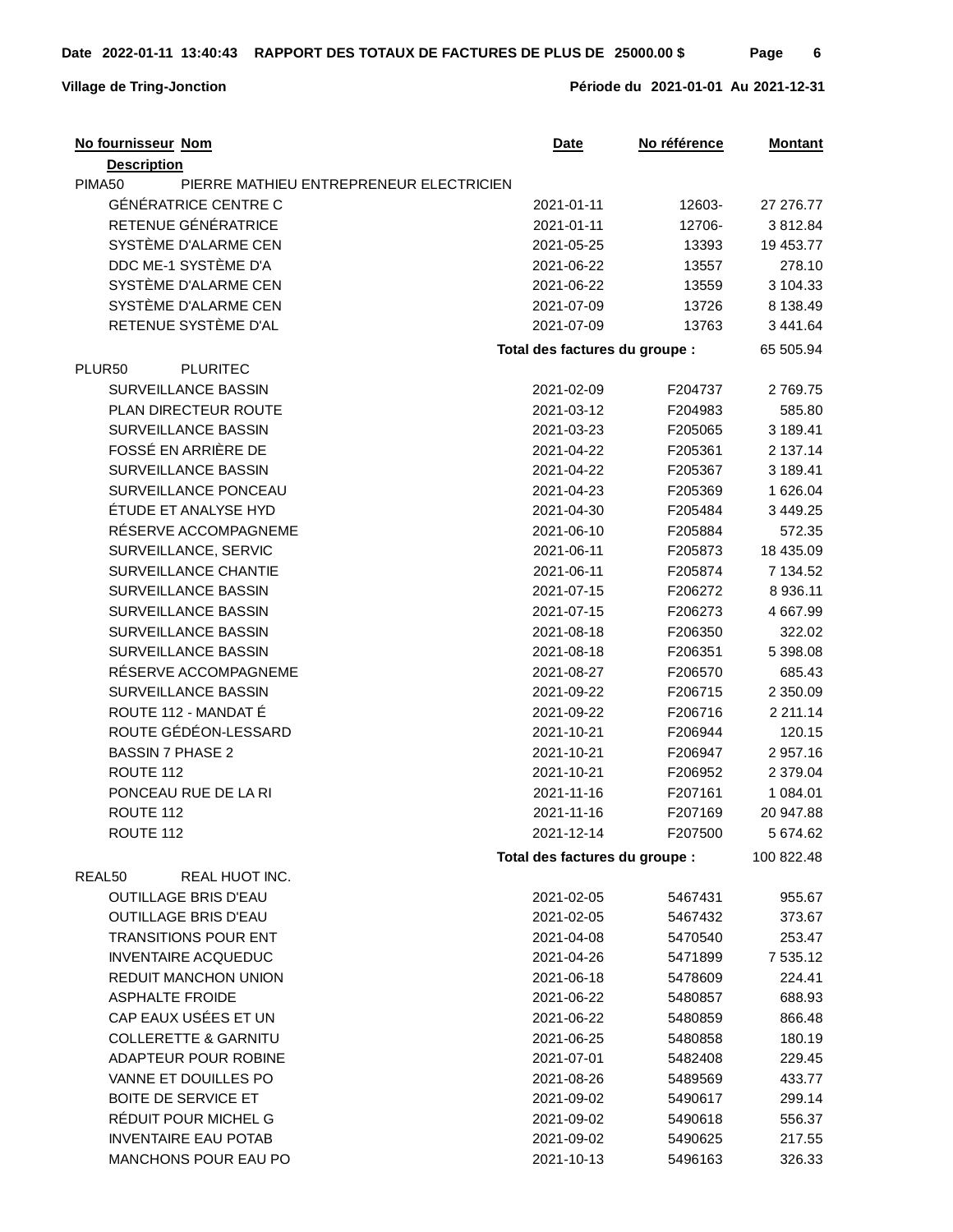| No fournisseur Nom                           | <b>Date</b>                    | No référence | <b>Montant</b> |
|----------------------------------------------|--------------------------------|--------------|----------------|
| <b>Description</b>                           |                                |              |                |
| REAL50<br>REAL HUOT INC.                     |                                |              |                |
| ENTRÉE D'EAU MARQUIS                         | 2021-10-18                     | 5495265      | 11 083.44      |
| ENTRÉE D'EAU MARQUIS                         | 2021-10-18                     | 5495535      | 523.11         |
| <b>ASPHALTE FROIDE</b>                       | 2021-11-05                     | 5499415      | 724.99         |
| <b>INVENTAIRE PIÈCES EP</b>                  | 2021-12-23                     | 5504323      | 1959.81        |
|                                              | Total des factures du groupe : |              | 27 431.90      |
| RECE50<br>RECEVEUR GENERAL DU CANADA         |                                |              |                |
| 01-01-21 au 31-01-21                         | 2021-02-04                     | 20210131F    | 150.80         |
| 01-01-21 au 31-01-21                         | 2021-02-04                     | 20210131FR   | 2789.81        |
| 01-02-21 au 28-02-21                         | 2021-03-03                     | 20210228F    | 145.33         |
| 01-02-21 au 28-02-21                         | 2021-03-03                     | 20210228FR   | 2775.77        |
| 01-03-21 au 31-03-21                         | 2021-04-01                     | 20210331F    | 150.80         |
| 01-03-21 au 31-03-21                         | 2021-04-01                     | 20210331FR   | 3719.34        |
| 01-04-21 au 30-04-21                         | 2021-05-05                     | 20210430F    | 172.67         |
| 01-04-21 au 30-04-21                         | 2021-05-05                     | 20210430FR   | 2768.81        |
| 01-05-21 au 31-05-21                         | 2021-06-02                     | 20210531F    | 145.33         |
| 01-05-21 au 31-05-21                         | 2021-06-02                     | 20210531FR   | 3 013.89       |
| 01-06-21 au 30-06-21                         | 2021-07-06                     | 20210630F    | 156.15         |
| 01-06-21 au 30-06-21                         | 2021-07-06                     | 20210630FR   | 3721.32        |
| 01-07-21 au 31-07-21                         | 2021-08-04                     | 20210731F    | 1 282.33       |
| 01-07-21 au 31-07-21                         | 2021-08-04                     | 20210731FR   | 2788.14        |
| 01-08-21 au 31-08-21                         | 2021-09-02                     | 20210831F    | 1 089.47       |
| 01-08-21 au 31-08-21                         | 2021-09-02                     | 20210831FR   | 2784.87        |
| 01-09-21 au 30-09-21                         | 2021-10-04                     | 20210930F    | 201.07         |
| 01-09-21 au 30-09-21                         | 2021-10-04                     | 20210930FR   | 3 107.86       |
| 01-10-21 au 31-10-21                         | 2021-11-01                     | 20211031F    | 151.90         |
| 01-10-21 au 31-10-21                         | 2021-11-01                     | 20211031FR   | 2 363.38       |
| 01-11-21 au 30-11-21                         | 2021-12-02                     | 20211130F    | 145.33         |
| 01-11-21 au 30-11-21                         | 2021-12-02                     | 20211130FR   | 2 276.59       |
|                                              | Total des factures du groupe : |              | 35 900.96      |
| REGIE INTERMUNICIPALE DE LA RÉGION<br>REGI66 |                                |              |                |
| <b>CENTRE DE TRANSFERT</b>                   | 2021-01-31                     | 1404         | 5 645.36       |
| <b>CENTRE DE TRANSFERT</b>                   | 2021-02-28                     | 1428         | 3 700.90       |
| <b>CENTRE DE TRANSFERT</b>                   | 2021-03-31                     | 1454         | 4 574.36       |
| <b>CENTRE DE TRANSFERT</b>                   | 2021-04-30                     | 1500         | 4 889.71       |
| CENTRE DE TRANSFERT                          | 2021-05-31                     | $-1528$      | 5 255.04       |
| CENTRE DE TRANSFERT                          | 2021-06-30                     | 1561         | 5 540.64       |
| <b>CENTRE DE TRANSFERT</b>                   | 2021-07-31                     | 1590         | 6 5 2 1 . 2 0  |
| <b>CENTRE DE TRANSFERT</b>                   | 2021-08-31                     | 1638         | 3893.68        |
| CENTRE DE TRANSFERT                          | 2021-09-30                     | 1681         | 5 384.75       |
| <b>CENTRE DE TRANSFERT</b>                   | 2021-10-31                     | 1723         | 5 400.22       |
| <b>CENTRE DE TRANSFERT</b>                   | 2021-11-30                     | 1758         | 4 682.65       |
| PRODUITS DANGEREUX 4                         | 2021-11-30                     | 1771         | 492.55         |
|                                              |                                |              |                |
| <b>RÉGIE</b>                                 | Total des factures du groupe : |              | 55 981.06      |
| REIN <sub>50</sub>                           |                                |              |                |
| ENTRAIDE AUTOMATIQUE                         | 2021-01-11                     | 423          | 372.34         |
| <b>QUOTE PART (1ER VERS)</b>                 | 2021-01-12                     | 431          | 10 884.70      |
| <b>QUOTE PART PROJET</b>                     | 2021-01-12                     | 435          | 6 587.40       |
| <b>INTERVENTION 15 JANV</b>                  | 2021-01-31                     | 462          | 207.80         |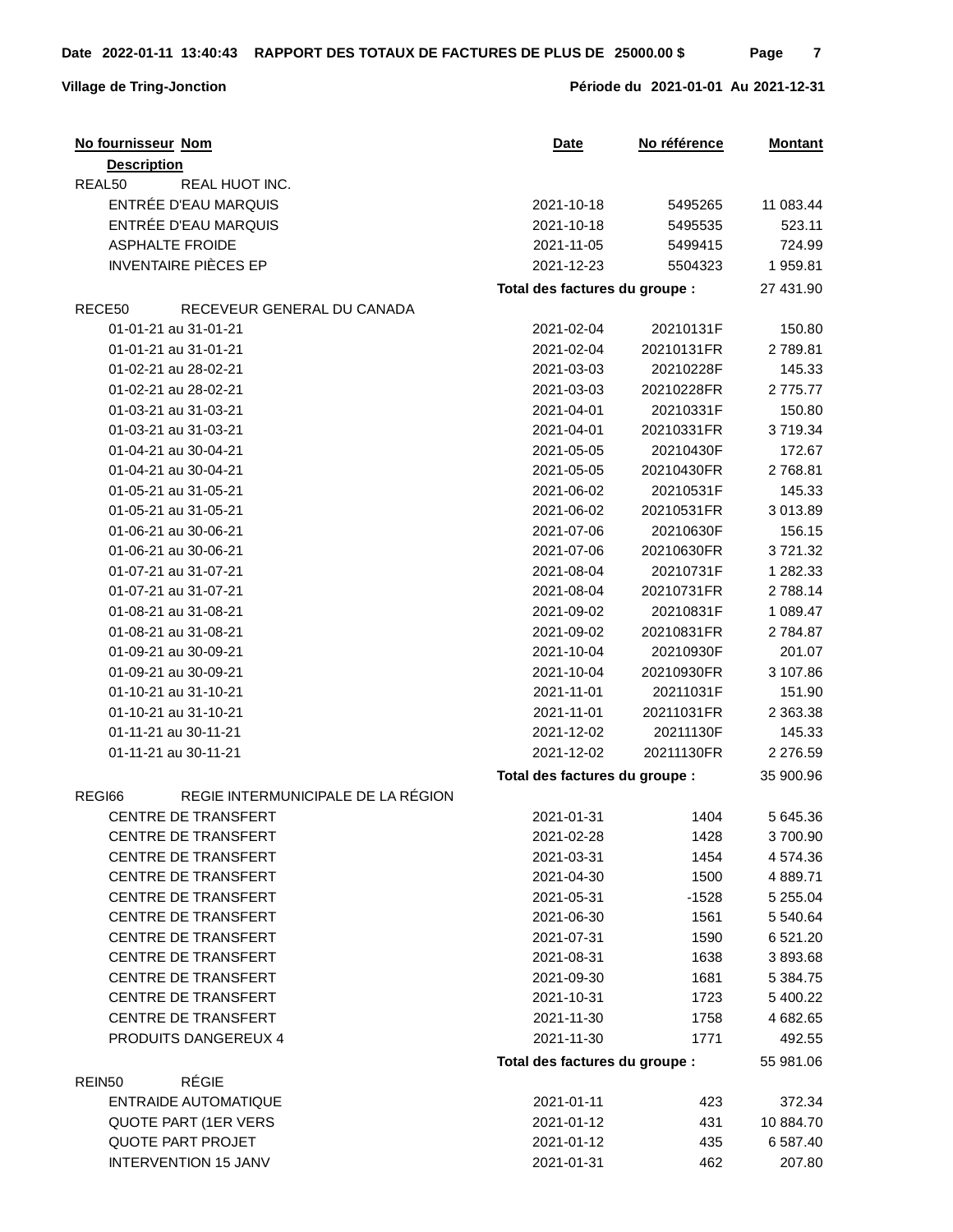| <b>Description</b><br><b>RÉGIE</b><br>REIN50<br><b>INTERVENTION 27 JANV</b><br>463<br>258.60<br>2021-01-31<br><b>INTERVENTION 19 JANV</b><br>2021-01-31<br>466<br>439.41<br>INTERVENTION 26 FÉVR<br>2021-02-28<br>468<br>828.00<br>INTERVENTION 14 FÉVR<br>469<br>787.83<br>2021-02-28<br>QUOTE-PART DÉFICIT<br>2021-02-28<br>472<br>2 308.50<br><b>INTERVENTION 7 MARS</b><br>2021-03-31<br>476<br>1 184.44<br>QUOTE PART (2E VERSE<br>2021-04-01<br>432<br>10 884.70<br>QUOTE PART VÉHICULES<br>2021-04-01<br>451<br>12 220.00<br><b>INTERVENTION 13 AVRI</b><br>482<br>207.80<br>2021-05-14<br><b>INTERVENTION 29 AVRI</b><br>2021-05-14<br>483<br>472.53<br><b>EXTINCTEURS ET BONBO</b><br>485<br>51.44<br>2021-05-31<br><b>INTERVENTION 22 MAI</b><br>207.80<br>488<br>2021-05-31<br><b>INTERVENTION 7 MAI 2</b><br>2021-05-31<br>490<br>888.04<br><b>INTERVENTION 1ER JUI</b><br>2021-06-30<br>495<br>495.41<br>95.95<br><b>INTERVENTION 14 JUIN</b><br>2021-06-30<br>496<br><b>INTERVENTION 9 JUIN</b><br>2021-06-30<br>497<br>1 055.06<br><b>INTERVENTION 8 JUIN</b><br>2021-06-30<br>498<br>6799.96<br>REMPLISSAGE PISCINE<br>494<br>399.67<br>2021-06-30<br>QUOTE PART (3E VERSE<br>2021-07-01<br>433<br>10 884.70<br><b>INTERVENTION 27 JUIN</b><br>2021-07-11<br>502<br>519.29<br><b>INTERVENTION 23 JUIL</b><br>2021-08-10<br>504<br>839.51<br>ENTRAIDE INTERVENTIO<br>506<br>5 5 6 5.71<br>2021-08-10<br>ENTRAIDE ST-JOSEPH P<br>2021-08-12<br>507<br>2 141.78<br>INTERVENTION 2021-08<br>2021-08-31<br>508<br>207.84<br>763.47<br>INTERVENTION 2021-08<br>509<br>2021-08-31<br>INTERVENTION 2021-08<br>2021-08-31<br>511<br>1578.29<br>INTERVENTION 2021-08<br>2021-08-31<br>513<br>1 133.53<br>QUOTE PART (4E VERSE<br>434<br>10 884.70<br>2021-09-01<br>QUOTE PART VÉHICULES<br>452<br>1 320.00<br>2021-10-01<br>INTERVENTION 2021-09<br>2021-10-22<br>514<br>780.79<br>INTERVENTION 2021-09<br>2021-10-22<br>515<br>1 441.50 |
|------------------------------------------------------------------------------------------------------------------------------------------------------------------------------------------------------------------------------------------------------------------------------------------------------------------------------------------------------------------------------------------------------------------------------------------------------------------------------------------------------------------------------------------------------------------------------------------------------------------------------------------------------------------------------------------------------------------------------------------------------------------------------------------------------------------------------------------------------------------------------------------------------------------------------------------------------------------------------------------------------------------------------------------------------------------------------------------------------------------------------------------------------------------------------------------------------------------------------------------------------------------------------------------------------------------------------------------------------------------------------------------------------------------------------------------------------------------------------------------------------------------------------------------------------------------------------------------------------------------------------------------------------------------------------------------------------------------------------------------------------------------------------------------------------------------------------------------------------------------------------------------------------------------------------------------------|
|                                                                                                                                                                                                                                                                                                                                                                                                                                                                                                                                                                                                                                                                                                                                                                                                                                                                                                                                                                                                                                                                                                                                                                                                                                                                                                                                                                                                                                                                                                                                                                                                                                                                                                                                                                                                                                                                                                                                                |
|                                                                                                                                                                                                                                                                                                                                                                                                                                                                                                                                                                                                                                                                                                                                                                                                                                                                                                                                                                                                                                                                                                                                                                                                                                                                                                                                                                                                                                                                                                                                                                                                                                                                                                                                                                                                                                                                                                                                                |
|                                                                                                                                                                                                                                                                                                                                                                                                                                                                                                                                                                                                                                                                                                                                                                                                                                                                                                                                                                                                                                                                                                                                                                                                                                                                                                                                                                                                                                                                                                                                                                                                                                                                                                                                                                                                                                                                                                                                                |
|                                                                                                                                                                                                                                                                                                                                                                                                                                                                                                                                                                                                                                                                                                                                                                                                                                                                                                                                                                                                                                                                                                                                                                                                                                                                                                                                                                                                                                                                                                                                                                                                                                                                                                                                                                                                                                                                                                                                                |
|                                                                                                                                                                                                                                                                                                                                                                                                                                                                                                                                                                                                                                                                                                                                                                                                                                                                                                                                                                                                                                                                                                                                                                                                                                                                                                                                                                                                                                                                                                                                                                                                                                                                                                                                                                                                                                                                                                                                                |
|                                                                                                                                                                                                                                                                                                                                                                                                                                                                                                                                                                                                                                                                                                                                                                                                                                                                                                                                                                                                                                                                                                                                                                                                                                                                                                                                                                                                                                                                                                                                                                                                                                                                                                                                                                                                                                                                                                                                                |
|                                                                                                                                                                                                                                                                                                                                                                                                                                                                                                                                                                                                                                                                                                                                                                                                                                                                                                                                                                                                                                                                                                                                                                                                                                                                                                                                                                                                                                                                                                                                                                                                                                                                                                                                                                                                                                                                                                                                                |
|                                                                                                                                                                                                                                                                                                                                                                                                                                                                                                                                                                                                                                                                                                                                                                                                                                                                                                                                                                                                                                                                                                                                                                                                                                                                                                                                                                                                                                                                                                                                                                                                                                                                                                                                                                                                                                                                                                                                                |
|                                                                                                                                                                                                                                                                                                                                                                                                                                                                                                                                                                                                                                                                                                                                                                                                                                                                                                                                                                                                                                                                                                                                                                                                                                                                                                                                                                                                                                                                                                                                                                                                                                                                                                                                                                                                                                                                                                                                                |
|                                                                                                                                                                                                                                                                                                                                                                                                                                                                                                                                                                                                                                                                                                                                                                                                                                                                                                                                                                                                                                                                                                                                                                                                                                                                                                                                                                                                                                                                                                                                                                                                                                                                                                                                                                                                                                                                                                                                                |
|                                                                                                                                                                                                                                                                                                                                                                                                                                                                                                                                                                                                                                                                                                                                                                                                                                                                                                                                                                                                                                                                                                                                                                                                                                                                                                                                                                                                                                                                                                                                                                                                                                                                                                                                                                                                                                                                                                                                                |
|                                                                                                                                                                                                                                                                                                                                                                                                                                                                                                                                                                                                                                                                                                                                                                                                                                                                                                                                                                                                                                                                                                                                                                                                                                                                                                                                                                                                                                                                                                                                                                                                                                                                                                                                                                                                                                                                                                                                                |
|                                                                                                                                                                                                                                                                                                                                                                                                                                                                                                                                                                                                                                                                                                                                                                                                                                                                                                                                                                                                                                                                                                                                                                                                                                                                                                                                                                                                                                                                                                                                                                                                                                                                                                                                                                                                                                                                                                                                                |
|                                                                                                                                                                                                                                                                                                                                                                                                                                                                                                                                                                                                                                                                                                                                                                                                                                                                                                                                                                                                                                                                                                                                                                                                                                                                                                                                                                                                                                                                                                                                                                                                                                                                                                                                                                                                                                                                                                                                                |
|                                                                                                                                                                                                                                                                                                                                                                                                                                                                                                                                                                                                                                                                                                                                                                                                                                                                                                                                                                                                                                                                                                                                                                                                                                                                                                                                                                                                                                                                                                                                                                                                                                                                                                                                                                                                                                                                                                                                                |
|                                                                                                                                                                                                                                                                                                                                                                                                                                                                                                                                                                                                                                                                                                                                                                                                                                                                                                                                                                                                                                                                                                                                                                                                                                                                                                                                                                                                                                                                                                                                                                                                                                                                                                                                                                                                                                                                                                                                                |
|                                                                                                                                                                                                                                                                                                                                                                                                                                                                                                                                                                                                                                                                                                                                                                                                                                                                                                                                                                                                                                                                                                                                                                                                                                                                                                                                                                                                                                                                                                                                                                                                                                                                                                                                                                                                                                                                                                                                                |
|                                                                                                                                                                                                                                                                                                                                                                                                                                                                                                                                                                                                                                                                                                                                                                                                                                                                                                                                                                                                                                                                                                                                                                                                                                                                                                                                                                                                                                                                                                                                                                                                                                                                                                                                                                                                                                                                                                                                                |
|                                                                                                                                                                                                                                                                                                                                                                                                                                                                                                                                                                                                                                                                                                                                                                                                                                                                                                                                                                                                                                                                                                                                                                                                                                                                                                                                                                                                                                                                                                                                                                                                                                                                                                                                                                                                                                                                                                                                                |
|                                                                                                                                                                                                                                                                                                                                                                                                                                                                                                                                                                                                                                                                                                                                                                                                                                                                                                                                                                                                                                                                                                                                                                                                                                                                                                                                                                                                                                                                                                                                                                                                                                                                                                                                                                                                                                                                                                                                                |
|                                                                                                                                                                                                                                                                                                                                                                                                                                                                                                                                                                                                                                                                                                                                                                                                                                                                                                                                                                                                                                                                                                                                                                                                                                                                                                                                                                                                                                                                                                                                                                                                                                                                                                                                                                                                                                                                                                                                                |
|                                                                                                                                                                                                                                                                                                                                                                                                                                                                                                                                                                                                                                                                                                                                                                                                                                                                                                                                                                                                                                                                                                                                                                                                                                                                                                                                                                                                                                                                                                                                                                                                                                                                                                                                                                                                                                                                                                                                                |
|                                                                                                                                                                                                                                                                                                                                                                                                                                                                                                                                                                                                                                                                                                                                                                                                                                                                                                                                                                                                                                                                                                                                                                                                                                                                                                                                                                                                                                                                                                                                                                                                                                                                                                                                                                                                                                                                                                                                                |
|                                                                                                                                                                                                                                                                                                                                                                                                                                                                                                                                                                                                                                                                                                                                                                                                                                                                                                                                                                                                                                                                                                                                                                                                                                                                                                                                                                                                                                                                                                                                                                                                                                                                                                                                                                                                                                                                                                                                                |
|                                                                                                                                                                                                                                                                                                                                                                                                                                                                                                                                                                                                                                                                                                                                                                                                                                                                                                                                                                                                                                                                                                                                                                                                                                                                                                                                                                                                                                                                                                                                                                                                                                                                                                                                                                                                                                                                                                                                                |
|                                                                                                                                                                                                                                                                                                                                                                                                                                                                                                                                                                                                                                                                                                                                                                                                                                                                                                                                                                                                                                                                                                                                                                                                                                                                                                                                                                                                                                                                                                                                                                                                                                                                                                                                                                                                                                                                                                                                                |
|                                                                                                                                                                                                                                                                                                                                                                                                                                                                                                                                                                                                                                                                                                                                                                                                                                                                                                                                                                                                                                                                                                                                                                                                                                                                                                                                                                                                                                                                                                                                                                                                                                                                                                                                                                                                                                                                                                                                                |
|                                                                                                                                                                                                                                                                                                                                                                                                                                                                                                                                                                                                                                                                                                                                                                                                                                                                                                                                                                                                                                                                                                                                                                                                                                                                                                                                                                                                                                                                                                                                                                                                                                                                                                                                                                                                                                                                                                                                                |
|                                                                                                                                                                                                                                                                                                                                                                                                                                                                                                                                                                                                                                                                                                                                                                                                                                                                                                                                                                                                                                                                                                                                                                                                                                                                                                                                                                                                                                                                                                                                                                                                                                                                                                                                                                                                                                                                                                                                                |
|                                                                                                                                                                                                                                                                                                                                                                                                                                                                                                                                                                                                                                                                                                                                                                                                                                                                                                                                                                                                                                                                                                                                                                                                                                                                                                                                                                                                                                                                                                                                                                                                                                                                                                                                                                                                                                                                                                                                                |
|                                                                                                                                                                                                                                                                                                                                                                                                                                                                                                                                                                                                                                                                                                                                                                                                                                                                                                                                                                                                                                                                                                                                                                                                                                                                                                                                                                                                                                                                                                                                                                                                                                                                                                                                                                                                                                                                                                                                                |
|                                                                                                                                                                                                                                                                                                                                                                                                                                                                                                                                                                                                                                                                                                                                                                                                                                                                                                                                                                                                                                                                                                                                                                                                                                                                                                                                                                                                                                                                                                                                                                                                                                                                                                                                                                                                                                                                                                                                                |
|                                                                                                                                                                                                                                                                                                                                                                                                                                                                                                                                                                                                                                                                                                                                                                                                                                                                                                                                                                                                                                                                                                                                                                                                                                                                                                                                                                                                                                                                                                                                                                                                                                                                                                                                                                                                                                                                                                                                                |
| REMPLISSAGE CYLINDRE<br>516<br>79.17<br>2021-10-22                                                                                                                                                                                                                                                                                                                                                                                                                                                                                                                                                                                                                                                                                                                                                                                                                                                                                                                                                                                                                                                                                                                                                                                                                                                                                                                                                                                                                                                                                                                                                                                                                                                                                                                                                                                                                                                                                             |
| INTERVENTION 2021-09<br>2021-10-22<br>517<br>700.90                                                                                                                                                                                                                                                                                                                                                                                                                                                                                                                                                                                                                                                                                                                                                                                                                                                                                                                                                                                                                                                                                                                                                                                                                                                                                                                                                                                                                                                                                                                                                                                                                                                                                                                                                                                                                                                                                            |
| <b>VÉRIFICATION BORNES</b><br>523<br>78.62<br>2021-10-31                                                                                                                                                                                                                                                                                                                                                                                                                                                                                                                                                                                                                                                                                                                                                                                                                                                                                                                                                                                                                                                                                                                                                                                                                                                                                                                                                                                                                                                                                                                                                                                                                                                                                                                                                                                                                                                                                       |
| <b>ENTRAIDE EAST-BROUGH</b><br>526<br>676.18<br>2021-10-31                                                                                                                                                                                                                                                                                                                                                                                                                                                                                                                                                                                                                                                                                                                                                                                                                                                                                                                                                                                                                                                                                                                                                                                                                                                                                                                                                                                                                                                                                                                                                                                                                                                                                                                                                                                                                                                                                     |
| <b>PRÉVENTIONNISTE</b><br>2021-12-31<br>532<br>3 2 9 2.5 2                                                                                                                                                                                                                                                                                                                                                                                                                                                                                                                                                                                                                                                                                                                                                                                                                                                                                                                                                                                                                                                                                                                                                                                                                                                                                                                                                                                                                                                                                                                                                                                                                                                                                                                                                                                                                                                                                     |
| 100 525.88<br>Total des factures du groupe :                                                                                                                                                                                                                                                                                                                                                                                                                                                                                                                                                                                                                                                                                                                                                                                                                                                                                                                                                                                                                                                                                                                                                                                                                                                                                                                                                                                                                                                                                                                                                                                                                                                                                                                                                                                                                                                                                                   |
| SERVICES SANIT, DENIS FORTIER<br>SERV50                                                                                                                                                                                                                                                                                                                                                                                                                                                                                                                                                                                                                                                                                                                                                                                                                                                                                                                                                                                                                                                                                                                                                                                                                                                                                                                                                                                                                                                                                                                                                                                                                                                                                                                                                                                                                                                                                                        |
| <b>AJUSTEMENT FUEL</b><br>$-2089.60$<br>2021-01-01<br>173198                                                                                                                                                                                                                                                                                                                                                                                                                                                                                                                                                                                                                                                                                                                                                                                                                                                                                                                                                                                                                                                                                                                                                                                                                                                                                                                                                                                                                                                                                                                                                                                                                                                                                                                                                                                                                                                                                   |
| TRAITEMENT COMPOST J<br>292.51<br>2021-01-27<br>173863                                                                                                                                                                                                                                                                                                                                                                                                                                                                                                                                                                                                                                                                                                                                                                                                                                                                                                                                                                                                                                                                                                                                                                                                                                                                                                                                                                                                                                                                                                                                                                                                                                                                                                                                                                                                                                                                                         |
| <b>CUEILLETTE ORDURES M</b><br>7 363.27<br>2021-01-28<br>173347                                                                                                                                                                                                                                                                                                                                                                                                                                                                                                                                                                                                                                                                                                                                                                                                                                                                                                                                                                                                                                                                                                                                                                                                                                                                                                                                                                                                                                                                                                                                                                                                                                                                                                                                                                                                                                                                                |
| <b>TRAITEMENT COMPOST F</b><br>204.36<br>2021-02-27<br>174767                                                                                                                                                                                                                                                                                                                                                                                                                                                                                                                                                                                                                                                                                                                                                                                                                                                                                                                                                                                                                                                                                                                                                                                                                                                                                                                                                                                                                                                                                                                                                                                                                                                                                                                                                                                                                                                                                  |
| <b>CUEILLETTE ORDURES M</b><br>7 363.27<br>2021-02-28<br>174479                                                                                                                                                                                                                                                                                                                                                                                                                                                                                                                                                                                                                                                                                                                                                                                                                                                                                                                                                                                                                                                                                                                                                                                                                                                                                                                                                                                                                                                                                                                                                                                                                                                                                                                                                                                                                                                                                |
| <b>TRAITEMENT COMPOST M</b><br>205.15<br>2021-03-27<br>175924                                                                                                                                                                                                                                                                                                                                                                                                                                                                                                                                                                                                                                                                                                                                                                                                                                                                                                                                                                                                                                                                                                                                                                                                                                                                                                                                                                                                                                                                                                                                                                                                                                                                                                                                                                                                                                                                                  |
| <b>CUEILLETTE ORDURES E</b><br>7 363.27<br>2021-03-28<br>175617                                                                                                                                                                                                                                                                                                                                                                                                                                                                                                                                                                                                                                                                                                                                                                                                                                                                                                                                                                                                                                                                                                                                                                                                                                                                                                                                                                                                                                                                                                                                                                                                                                                                                                                                                                                                                                                                                |
| <b>TRAITEMENT COMPOST A</b><br>855.87<br>2021-04-27<br>177042                                                                                                                                                                                                                                                                                                                                                                                                                                                                                                                                                                                                                                                                                                                                                                                                                                                                                                                                                                                                                                                                                                                                                                                                                                                                                                                                                                                                                                                                                                                                                                                                                                                                                                                                                                                                                                                                                  |
| <b>CUEILLETTE ORDURES M</b><br>7 363.27<br>2021-04-28<br>176684                                                                                                                                                                                                                                                                                                                                                                                                                                                                                                                                                                                                                                                                                                                                                                                                                                                                                                                                                                                                                                                                                                                                                                                                                                                                                                                                                                                                                                                                                                                                                                                                                                                                                                                                                                                                                                                                                |
| <b>TRAITEMENT DES GROS</b><br>2021-04-30<br>177060<br>3831.02                                                                                                                                                                                                                                                                                                                                                                                                                                                                                                                                                                                                                                                                                                                                                                                                                                                                                                                                                                                                                                                                                                                                                                                                                                                                                                                                                                                                                                                                                                                                                                                                                                                                                                                                                                                                                                                                                  |
| TRAITEMENT COMPOST M<br>2021-05-27<br>746.09<br>178275                                                                                                                                                                                                                                                                                                                                                                                                                                                                                                                                                                                                                                                                                                                                                                                                                                                                                                                                                                                                                                                                                                                                                                                                                                                                                                                                                                                                                                                                                                                                                                                                                                                                                                                                                                                                                                                                                         |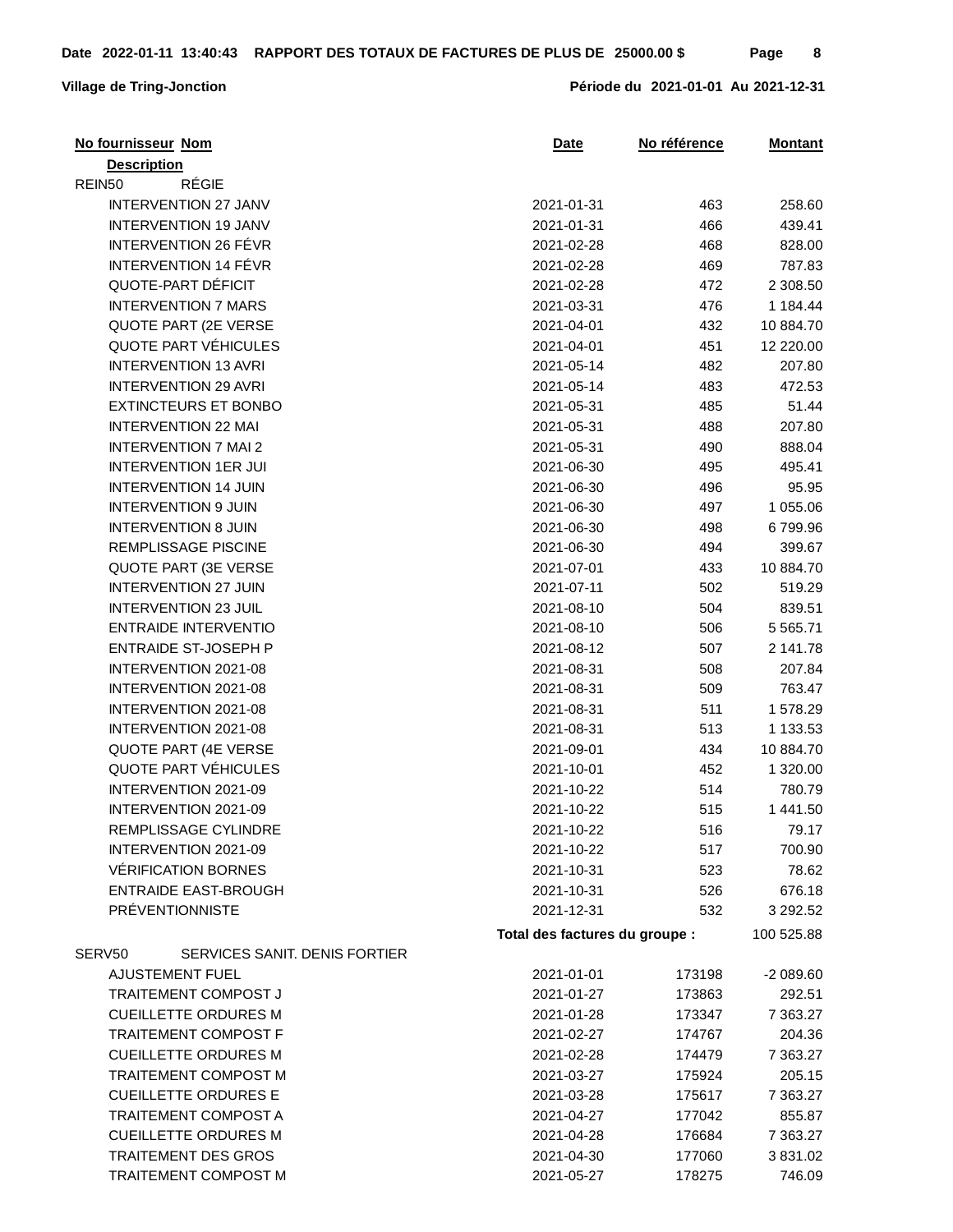| No fournisseur Nom                      | <u>Date</u>                    | No référence | <b>Montant</b> |
|-----------------------------------------|--------------------------------|--------------|----------------|
| <b>Description</b>                      |                                |              |                |
| SERV50<br>SERVICES SANIT. DENIS FORTIER |                                |              |                |
| <b>CUEILLETTE ORDURES M</b>             | 2021-05-28                     | 177819       | 7 3 6 3.27     |
| <b>LOCATION TOILETTE CH</b>             | 2021-06-01                     | 178083       | 241.45         |
| TRAITEMENT COMPOST J                    | 2021-06-27                     | 179806       | 952.04         |
| <b>CUEILLETTE ORDURES E</b>             | 2021-06-28                     | 179214       | 7 3 6 3.27     |
| TRAITEMENT COMPOST J                    | 2021-07-27                     | 181227       | 1 161.99       |
| <b>CUEILLETTE ORDURES E</b>             | 2021-07-28                     | 180810       | 7 363.27       |
| <b>LOCATION TOILETTE CH</b>             | 2021-07-28                     | 181317       | 162.43         |
| TRAITEMENT COMPOST A                    | 2021-08-27                     | 182355       | 944.02         |
| <b>CUEILLETTE ORDURES E</b>             | 2021-08-28                     | 182049       | 7 3 6 3.27     |
| <b>LOCATION TOILETTE CH</b>             | 2021-08-28                     | 182814       | 86.23          |
| TRAITEMENT DU COMPOS                    | 2021-09-27                     | 183835       | 710.82         |
| <b>CUEILLETTE ORDURES E</b>             | 2021-09-28                     | 183163       | 7 3 6 3.27     |
| <b>LOCATION TOILETTE CH</b>             | 2021-09-28                     | 184023       | 86.23          |
| TRAITEMENT COMPOST O                    | 2021-10-27                     | 185332       | 1 474.53       |
| <b>CUEILLETTE ORDURES E</b>             | 2021-10-28                     | 184576       | 7 3 6 3.27     |
| TRAITEMENT COMPOST N                    | 2021-11-27                     | 186530       | 589.01         |
| <b>CUEILLETTE ORDURES E</b>             | 2021-11-28                     | 185901       | 7 3 6 3.27     |
|                                         | Total des factures du groupe : |              | 91 450.12      |
| TENS50<br>TENSIONS D.L. LTÉE            |                                |              |                |
| GÉNÉRATRICE BUREAU M                    | 2021-01-11                     | 2878-        | 23 136.75      |
| TUBE ENSEIGNE LUMINE                    | 2021-01-21                     | 3306         | 708.55         |
| AJUSTEMENT GÉNÉRATRI                    | 2021-01-21                     | 3316         | 1 149.75       |
| <b>ESSAI DENIS POUR LUM</b>             | 2021-01-21                     | 3317         | 94.86          |
| <b>CHANGER LUMIERE ENSE</b>             | 2021-02-03                     |              | 146.49         |
| CRÉDIT ESSAI DENIS L                    | 2021-04-01                     | 3348         |                |
|                                         |                                | 3547         | $-94.86$       |
| PANNEAU ÉLECTRIQUE P                    | 2021-04-14                     | 3555         | 3768.32        |
| <b>CHANGEMENT DE PRISE</b>              | 2021-06-07                     | 3595         | 55.43          |
| <b>FILLAGE DE LAMPADAIR</b>             | 2021-06-07                     | 3598         | 65.28          |
| CHANGEMENT FLUORESCE                    | 2021-06-11                     | 3528         | 89.68          |
| RÉPARATION RUE ST-CY                    | 2021-08-16                     | 3704         | 106.88         |
| <b>CHANGER ALIMENTATION</b>             | 2021-08-26                     | 3742         | 4759.97        |
| CHANGER BALLAST ET F                    | 2021-09-07                     | 3713         | 33.76          |
| <b>VÉRIFICATION DU COMP</b>             | 2021-10-13                     | 3808         | 91.98          |
| CONNECTER COMPRESSEU                    | 2021-11-09                     | 3857         | 114.98         |
| SKI DE FONDS - DÉPLA                    | 2021-11-25                     | 3900         | 1 667.14       |
| RÉPARATION LUMIÈRE 2                    | 2021-12-01                     | 3907         | 243.27         |
| RÉPARATION PHOTOCELL                    | 2021-12-01                     | 3908         | 248.02         |
| RÉPARATION LUMIÈRE R                    | 2021-12-06                     | 3850         | 159.31         |
|                                         | Total des factures du groupe : |              | 36 545.56      |
| T.G.C. INC.<br>TGC50                    |                                |              |                |
| <b>BASSIN 7 PHASE 2</b>                 | 2021-01-11                     | 2021-01-11   | 596 253.53     |
| RÉCLAMATION BASSIN 7                    | 2021-08-26                     | 06513        | 172 462.50     |
|                                         | Total des factures du groupe : |              | 768 716.03     |
| TREMBLAY BOIS MIGNAULT LEMAY<br>TREM50  |                                |              |                |
| ÉCOULEMENT DES EAUX                     | 2021-01-15                     | 120682       | 1751.47        |
| VÉRIFICATION DU TEXT                    | 2021-01-15                     | 120695       | 448.40         |
| VÉRIFIER LA LETTRE D                    | 2021-01-15                     | 120697       | 448.40         |
| SURVEILLANCE DU BASS                    | 2021-01-15                     | 120716       | 2852.77        |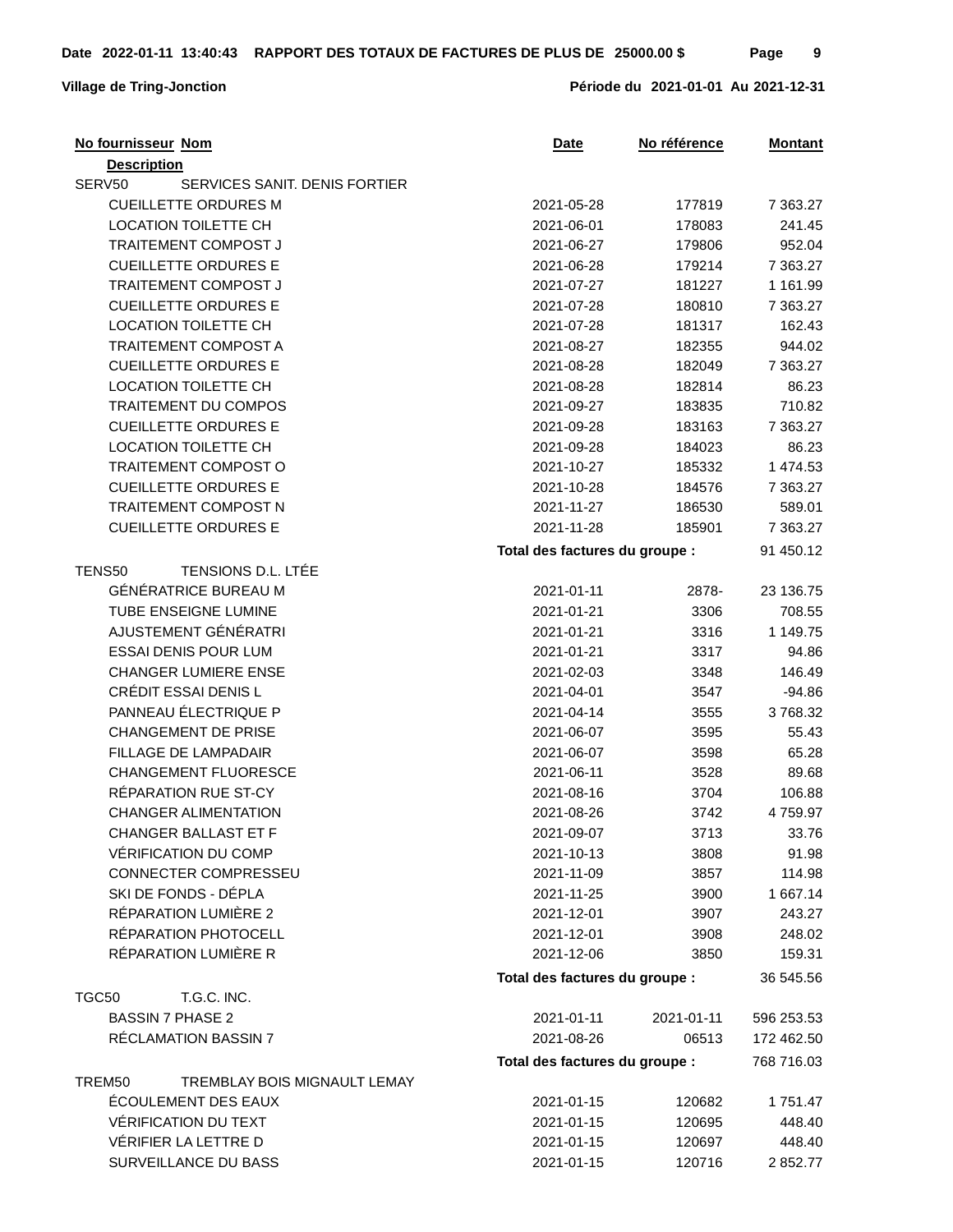## **Village de Tring-Jonction Période du 2021-01-01 Au 2021-12-31**

| No fournisseur Nom                         | <b>Date</b>                    | No référence      | <b>Montant</b> |
|--------------------------------------------|--------------------------------|-------------------|----------------|
| <b>Description</b>                         |                                |                   |                |
| TREM50<br>TREMBLAY BOIS MIGNAULT LEMAY     |                                |                   |                |
| VÉRIFICATION DU DOSS                       | 2021-01-15                     | 120721            | 1 267.54       |
| VÉRIFICATION DU RÈGL                       | 2021-01-15                     | 120723            | 1736.12        |
| DOSSIER EAU SUR LE T                       | 2021-03-12                     | 121194            | 385.17         |
| RÉVISION RÈGLEMENT T                       | 2021-03-12                     | 121224            | 96.29          |
| TERRAIN DU 321, ROUT                       | 2021-03-12                     | 121225            | 977.87         |
| DOSSIER RÉCLAMATION                        | 2021-03-12                     | 121226            | 2 115.54       |
| <b>VÉRIFICATION DU RÈGL</b>                | 2021-03-12                     | 121227            | 1 352.28       |
| LETTRE VÉRIFICATION                        | 2021-05-07                     | 121768            | 201.22         |
| <b>TGC RÉCLAMATION SUR</b>                 | 2021-05-07                     | 121770            | 1786.43        |
| DANIEL LESSARD VENTE                       | 2021-05-07                     | 121773            | 1 645.58       |
| RÈGLEMENT CONCERNANT                       | 2021-05-07                     | 121775            | 1728.94        |
| SERVICES PREMIÈRE LI                       | 2021-05-07                     | 121776            | 1 078.13       |
| <b>VÉRIFICATION COMPÉTE</b>                | 2021-07-16                     | 122524            | 430.18         |
| RÉCLAMATION TGC SUR                        | 2021-07-16                     | 122525            | 1 326.53       |
| RÉCALAMATION TGC                           | 2021-09-07                     | 122839            | 2 448.10       |
| SERVICE PREMIÈRE LIG                       | 2021-09-07                     | 122840            | 1 045.37       |
|                                            | Total des factures du groupe : |                   | 25 122.33      |
| <b>ULTI50</b><br><b>GROUPE ULTIMA INC.</b> |                                |                   |                |
| <b>ASSURANCES 2021-2022</b>                | 2021-01-11                     | 25876             | 45 178.00      |
|                                            |                                |                   |                |
|                                            | Total des factures du groupe : |                   | 45 178.00      |
| VALEUR MOBILIERE DESJARDINS<br>VADE50      |                                |                   |                |
| OBLIGATION 358-359-3                       | 2021-08-23                     | <b>OBLIGATION</b> | 133 805.00     |
|                                            | Total des factures du groupe : |                   | 133 805.00     |
| VISA50<br>VISA DESJARDINS                  |                                |                   |                |
| CELLULAIRES DÉCEMBRE                       | 2021-01-01                     | 2021-01-01        | 258.50         |
| TÉLÉCOMMUNICATIONS B                       | 2021-01-02                     | 120017452891      | 244.61         |
| TÉLÉCOMMUNICATIONS E                       | 2021-01-02                     | 120017475643      | 120.62         |
| AVIS DE MUTATIONS DÉ                       | 2021-01-05                     | 202003609750      | 10.00          |
| <b>CONSULTATIONS INDEX</b>                 | 2021-01-07                     | 202100043386      | 2.00           |
| <b>BATTERIE ORDINATEUR</b>                 | 2021-01-07                     | 9895373           | 91.97          |
| <b>BIBLIOTHÈQUE</b>                        | 2021-01-09                     | 120017577291      | 109.12         |
| <b>EAU POTABLE</b>                         | 2021-01-10                     | 2021-01-10        | 104.57         |
| <b>ESSENCE</b>                             | 2021-01-11                     | 6024710189        | 144.51         |
| <b>COURRIER RECOMMANDÉ</b>                 | 2021-01-11                     | TR319909          | 12.44          |
| MICROSOFT 365 PERSON                       | 2021-01-13                     | 2021-01-13        | 90.83          |
| CRÉDIT PLASTIFIEUSE                        | 2021-01-14                     | 7612303-          | $-71.61$       |
| <b>AGENDA QUOTIDIEN VOI</b>                | 2021-01-20                     | 10259559          | 66.44          |
| <b>COPERNIC DESKTOP SEA</b>                | 2021-01-21                     | BV52137325        | 32.97          |
| <b>CENTRE CULTUREL</b>                     | 2021-01-23                     | 120017684501      | 134.92         |
| <b>ENVOIS COMPTES DE TA</b>                | 2021-01-26                     | TR320773          | 89.12          |
| SECHOIR GANTS ET CHA                       | 2021-01-30                     | 0303460           | 68.93          |
| MUTATIONS JANVIER 20                       | 2021-02-01                     | 202100093156      | 15.00          |
| <b>CELLULAIRES JANVIER</b>                 | 2021-02-01                     | 2021-02-01        | 258.50         |
| TÉLÉCOMMUNICATIONS E                       | 2021-02-02                     | 120017740515      | 120.62         |
| TÉLÉCOMMUNICATIONS B                       | 2021-02-02                     | 120017778149      | 244.61         |
| <b>CONSULTATION REGISTR</b>                | 2021-02-08                     | 202100405753      | 3.00           |
| TÉLÉCOMMUNICATIONS B                       | 2021-02-09                     | 120017864899      | 109.12         |
| <b>EAU POTABLE</b>                         | 2021-02-10                     | 2021-02-10        | 104.57         |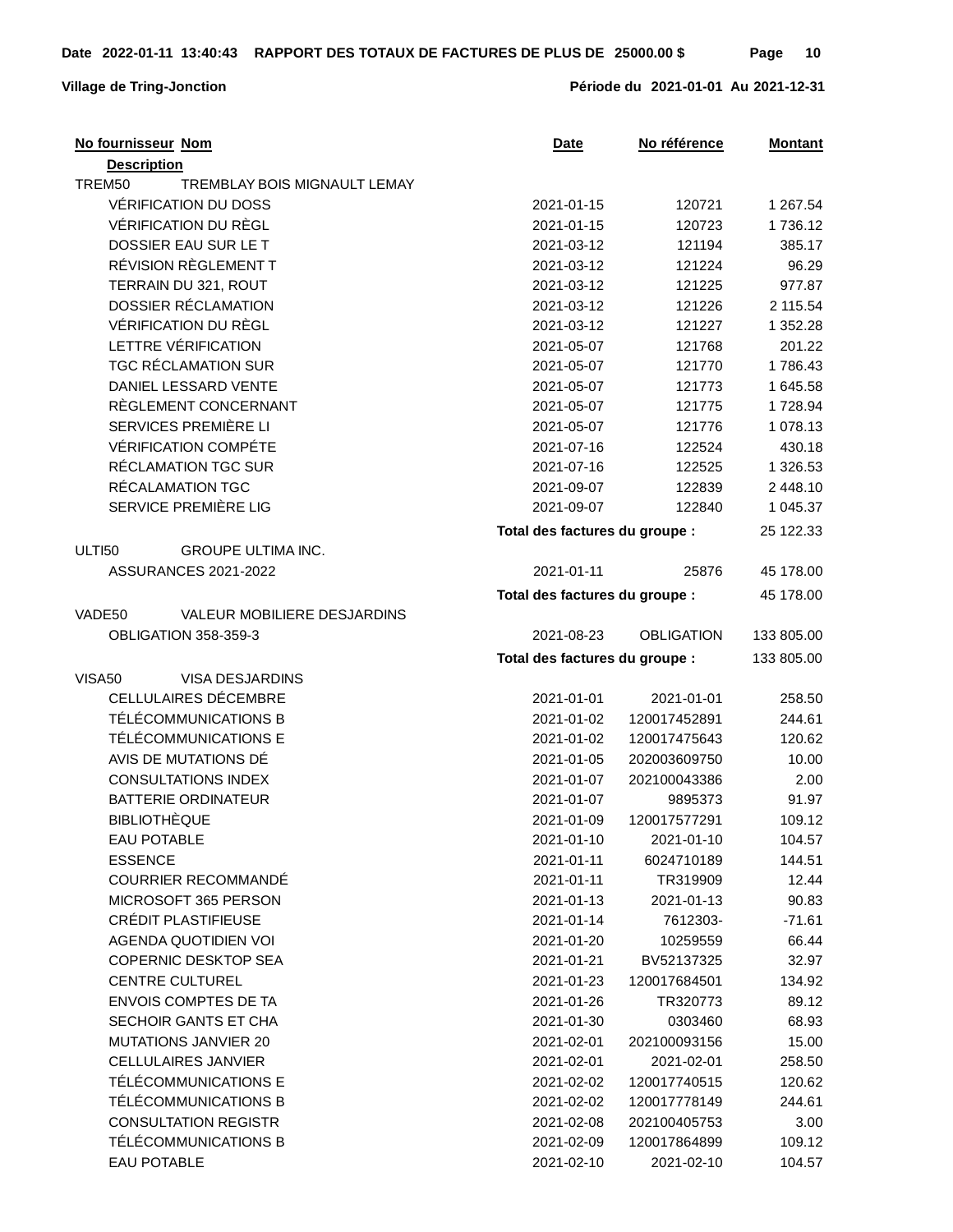| No fournisseur Nom          | <b>Date</b> | No référence        | <u>Montant</u> |
|-----------------------------|-------------|---------------------|----------------|
| <b>Description</b>          |             |                     |                |
| VISA50<br>VISA DESJARDINS   |             |                     |                |
| <b>CONSULTATION REGISTR</b> | 2021-02-10  | 202100449367        | 3.00           |
| ASP CONSTRUCTION DEN        | 2021-02-12  | 2021-02-12          | 130.00         |
| RÈGLEMENT 484 ET 485        | 2021-02-17  | 175428              | 459.90         |
| <b>ENVOI COURRIER RECOM</b> | 2021-02-18  | TR321969            | 12.44          |
| TÉLÉCOMMUNICATIONS C        | 2021-02-23  | 120017966544        | 134.92         |
| MUTATIONS FÉVRIER 20        | 2021-03-01  | 202100453285        | 5.00           |
| CELLULAIRES FÉVRIER         | 2021-03-01  | 2021-03-01          | 258.50         |
| TÉLÉCOMMUNICATIONS B        | 2021-03-02  | 120018051305        | 244.61         |
| TÉLÉCOMMUNICATIONS E        | 2021-03-02  | 120018059969        | 120.62         |
| <b>BATTERIE GARRE</b>       | 2021-03-05  | 11065784            | 91.97          |
| <b>FORMATION MODIFICATI</b> | 2021-03-08  | 23297               | 231.10         |
| TÉLÉCOMMUNICATIONS B        | 2021-03-09  | 120018121222        | 109.12         |
| <b>EAU POTABLE</b>          | 2021-03-10  | 2021-03-10          | 104.57         |
| <b>ENVOI FEUILLE VERTE</b>  | 2021-03-10  | TR322757            | 124.72         |
| <b>CONSULTATION LUC LAC</b> | 2021-03-15  | 202100850206        | 4.00           |
| <b>CONSULTATION LUC LAC</b> | 2021-03-15  | 202100850992        | 1.00           |
| LINGETTES DÉSINFECTA        | 2021-03-17  | 608491              | 72.98          |
| ACOMPTE POUR OUVERTU        | 2021-03-18  | $-2021 - 03 - 18$   | 500.00         |
| TÉLÉCOMMUNICATIONS C        | 2021-03-23  | 120018234758        | 134.92         |
| MISE À JOUR REGISTRE        | 2021-03-31  | 2021-03-31          | 68.00          |
| <b>MUTATIONS MARS 2021</b>  | 2021-04-01  | 202100770109        | 30.00          |
| <b>CELLULAIRES MARS 202</b> | 2021-04-01  | 2021-04-01          | 258.50         |
| TÉLÉCOMMUNICATIONS B        | 2021-04-02  | 120018296148        | 244.61         |
| TÉLÉCOMMUNICATIONS E        | 2021-04-02  | 120018327567        | 120.62         |
| <b>ENTRETIEN SOUDEUSE G</b> | 2021-04-07  | 00061142            | 454.16         |
| ÉCHO DU VILLAGE             | 2021-04-08  | TR323803            | 124.72         |
| FEUILLE VERTE GROSSE        | 2021-04-08  | TR323838            | 124.72         |
| TÉLÉCOMMUNICATIONS B        | 2021-04-09  | 120018390387        | 109.12         |
| <b>EAU POTABLE</b>          | 2021-04-10  | 2021-04-10          | 104.57         |
| PUBLICATION DE L'AVI        | 2021-04-14  | 183469              | 458.75         |
| <b>ENVOI COURRIER RECOM</b> | 2021-04-14  | TR324083            | 12.44          |
| <b>ENVOLLIVRES 75E ET</b>   | 2021-04-16  | TR324196            | 23.07          |
| ENVOI AVIS 307 RUE N        | 2021-04-16  | TR324204            | 12.44          |
| 10 VISIÈRES DE PROTE        | 2021-04-22  | CA1CNHYLT6I         | 16.52          |
| 250 MASQUES DE PROCÉ        | 2021-04-22  | CA1LZTCQ7QI         | 49.90          |
| TÉLÉCOMMUNICATIONS C        | 2021-04-23  | 120018507121        | 146.51         |
| BAGUE, ADAPTEUR, TUY        | 2021-04-28  | 32322               | 50.02          |
| CELLULAIRES AVRIL 20        | 2021-05-01  | 2021-05-01          | 258.50         |
| TÉLÉCOMMUNICATIONS E        | 2021-05-02  | 120018566474        | 120.62         |
| TÉLÉCOMMUNICATIONS B        | 2021-05-02  | 120018569661        | 244.61         |
| <b>MUTATIONS AVRIL 2021</b> | 2021-05-03  | 202101345606        | 15.00          |
| <b>CONSULTATION INDEX I</b> | 2021-05-03  | 202101491319        | 2.00           |
| <b>CONSULTATION INDEX V</b> | 2021-05-05  | 202101525236        | 2.00           |
| TÉLÉCOMMUNICATIONS B        | 2021-05-10  | 120018680502        | 109.12         |
| <b>EAU POTABLE</b>          | 2021-05-10  | 2021-05-10          | 104.57         |
| ZOOM WEBINAR 100 POU        | 2021-05-17  | INV86511627         | 60.94          |
| AVIS D'INFRACTION GA        | 2021-05-18  | TR325813            | 74.65          |
| 500 MASQUES DE PROCÉ        | 2021-05-19  | <b>CA11AMTCQ7QI</b> | 99.80          |
| <b>CABLE DE CHARGEMENT</b>  | 2021-05-21  | CA1JPHQDSAI         | 8.25           |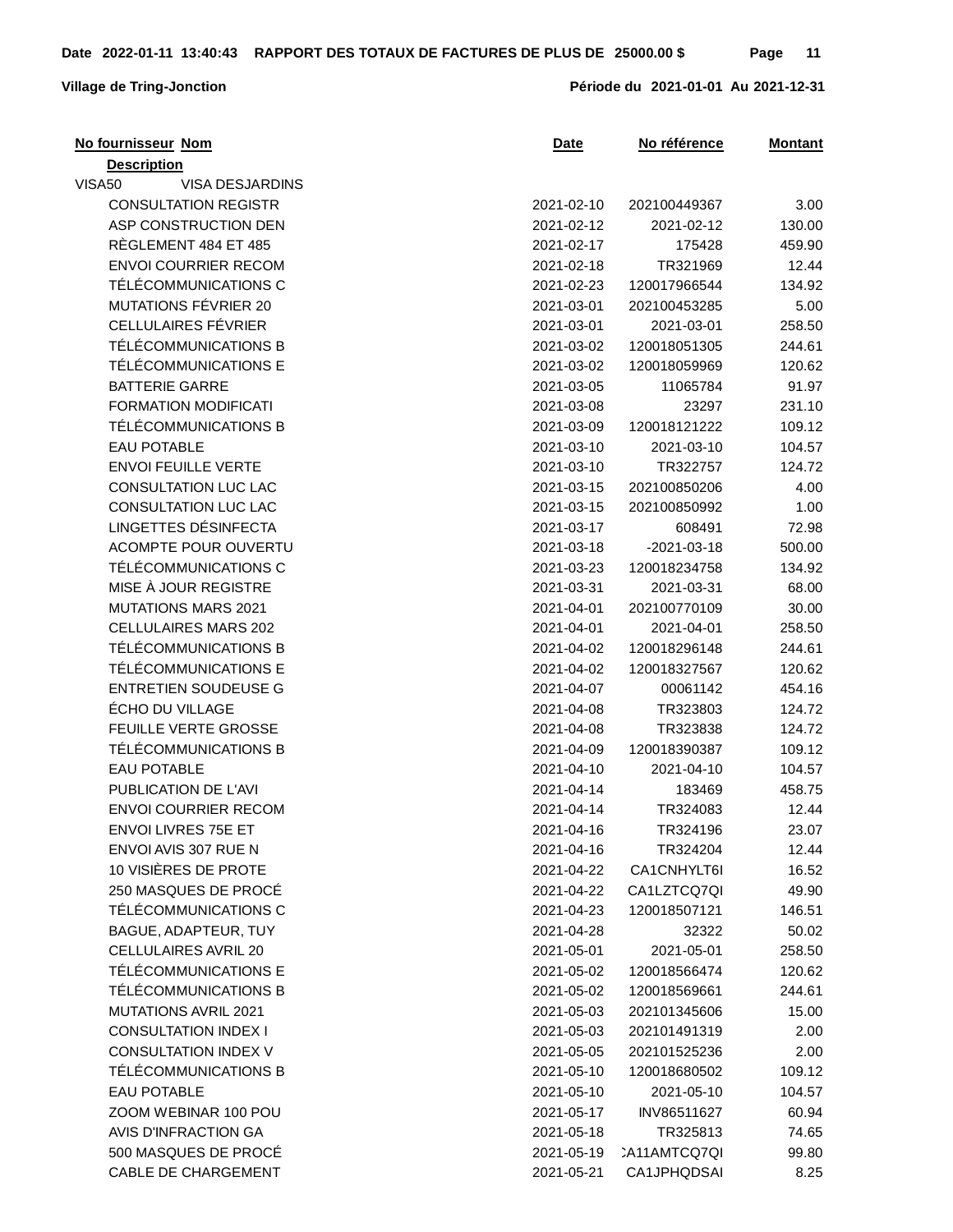| No fournisseur Nom          | Date       | No référence | <b>Montant</b> |
|-----------------------------|------------|--------------|----------------|
| <b>Description</b>          |            |              |                |
| VISA50<br>VISA DESJARDINS   |            |              |                |
| TÉLÉCOMMUNICATIONS C        | 2021-05-23 | 120018786798 | 144.12         |
| REMISE ANNUELLE SUR         | 2021-05-28 | 2021-05-28   | $-153.87$      |
| <b>MUTATIONS MAI 2021</b>   | 2021-06-01 | 202101521916 | 25.00          |
| CELLULAIRES MAI 2021        | 2021-06-01 | 2021-06-01   | 258.50         |
| TÉLÉCOMMUNICATIONS E        | 2021-06-02 | 120018847850 | 120.62         |
| TÉLÉCOMMUNICATIONS B        | 2021-06-02 | 120018865362 | 244.61         |
| HÉBERGEMENT DE L'ARC        | 2021-06-04 | 240437       | 357.00         |
| <b>INVENTAIRE PLOMBERIE</b> | 2021-06-05 | 2201510      | 48.53          |
| TÉLÉCOMMUNICATIONS B        | 2021-06-09 | 120018960756 | 109.12         |
| <b>EAU POTABLE</b>          | 2021-06-10 | 2021-06-10   | 104.57         |
| COURRIER RECOMMANDÉ         | 2021-06-10 | TR326850     | 12.44          |
| CADENAS DE SPARE, CA        | 2021-06-10 | 19659        | 455.06         |
| FEUILLE VERTE UTILIS        | 2021-06-14 | TR326951     | 139.39         |
| ÉCHO DU VILLAGE             | 2021-06-17 | TR327162     | 158.75         |
| <b>CERTIFICATS CADEAUX</b>  | 2021-06-23 | 7139         | 100.00         |
| CARTE CADEAU RALLYE         | 2021-06-23 | 001-00246100 | 50.00          |
| TÉLÉCOMMUNICATIONS C        | 2021-06-23 | 120019050419 | 144.12         |
| CARTE CADEAU RALLYE         | 2021-06-23 | 6024711883   | 50.00          |
| CONSULTATION RÈGL. 4        | 2021-06-28 | 193685       | 917.50         |
| CELLULAIRES JUIN 202        | 2021-07-01 | 2021-07-01   | 258.50         |
| TÉLÉCOMMUNICATIONS B        | 2021-07-02 | 120019135979 | 244.61         |
| TÉLÉCOMMUNICATIONS E        | 2021-07-02 | 120019151118 | 120.62         |
| <b>MUTATIONS JUIN 2021</b>  | 2021-07-02 | 202101924917 | 50.00          |
| PERMIS DE BOISSON PO        | 2021-07-06 | 2021-07-06   | 53.50          |
| TÉLÉCOMMUNICATIONS B        | 2021-07-09 | 120019211274 | 109.12         |
| <b>EAU POTABLE</b>          | 2021-07-10 | 2021-07-10   | 104.57         |
| APPEL D'OFFRES 2021-        | 2021-07-14 | 104387       | 458.75         |
| TÉLÉCOMMUNICATIONS C        | 2021-07-23 | 120019319179 | 144.12         |
| CELLULAIRES JUILLET         | 2021-08-01 | 2021-08-01   | 258.50         |
| MUTATIONS JUILLET 20        | 2021-08-02 | 202102330580 | 25.00          |
| TÉLÉCOMMUNICATIONS E        | 2021-08-02 | 120019379499 | 120.62         |
| TÉLÉCOMMUNICATIONS B        | 2021-08-02 | 120019398272 | 244.61         |
| TÉLÉCOMMUNICATIONS B        | 2021-08-09 | 120019483227 | 109.12         |
| FEUILLE VERTE SOIRÉE        | 2021-08-09 | TR329007     | 139.39         |
| COURRIER RECOMMANDÉ         | 2021-08-09 | TR329040     | 12.44          |
| <b>EAU POTABLE</b>          | 2021-08-10 | 2021-08-10   | 104.57         |
| <b>COURRIER RECOMMANDÉ</b>  | 2021-08-10 | TR329080     | 12.44          |
| <b>BATTERIE GARAGE MUNI</b> | 2021-08-10 | 2021-08-10   | 97.72          |
| <b>COLLATION COMPAGNONN</b> | 2021-08-18 | 2021-08-18   | 45.81          |
| FEUILLE VERTE COUPUR        | 2021-08-20 | TR329471     | 131.65         |
| TÉLÉCOMMUNICATIONS C        | 2021-08-23 | 120019588847 | 144.12         |
| ABAT POUSSIÈRE              | 2021-08-23 | 411396-01    | 48.29          |
| <b>LAIT</b>                 | 2021-08-24 | 00048140     | 3.29           |
| CONGRÈS MAIRE 2021          | 2021-08-24 | 2253-1094    | 787.58         |
| RÈGLEMENT 492               | 2021-08-25 | 201531       | 352.97         |
| MUTATIONS AOÛT 2021         | 2021-09-01 | 202102808035 | 15.00          |
| CELLULAIRES AOÛT 202        | 2021-09-01 | 2021-09-01   | 210.39         |
| TÉLÉCOMMUNICATIONS B        | 2021-09-02 | 120019641323 | 244.61         |
| TÉLÉCOMMUNICATIONS E        | 2021-09-02 | 120019652554 | 120.62         |
|                             |            |              |                |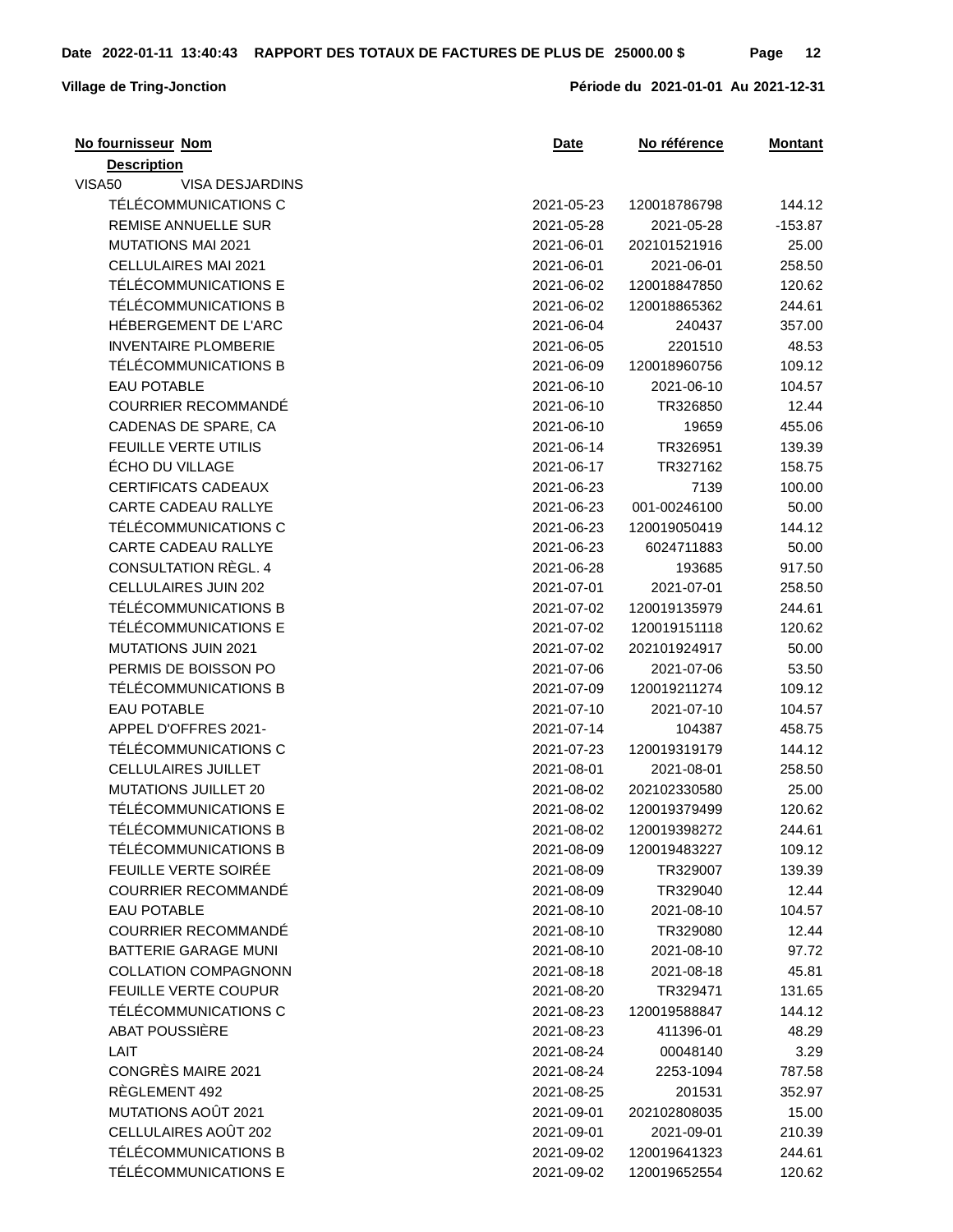| No fournisseur Nom          | <b>Date</b> | No référence | <u>Montant</u> |
|-----------------------------|-------------|--------------|----------------|
| <b>Description</b>          |             |              |                |
| VISA50<br>VISA DESJARDINS   |             |              |                |
| TÉLÉCOMMUNICATIONS B        | 2021-09-09  | 120019753731 | 109.12         |
| <b>EAU POTABLE</b>          | 2021-09-10  | 2021-09-10   | 104.57         |
| RECOMMANDÉ GESTION M        | 2021-09-16  | TR330476     | 12.44          |
| RECOMMANDÉ MUNI ST-V        | 2021-09-17  | TR330518     | 24.88          |
| RECOMMANDÉ MAAX (TRI        | 2021-09-17  | TR330519     | 24.88          |
| <b>CONSULTATION ACQUISI</b> | 2021-09-20  | 202103205396 | 1.00           |
| TÉLÉCOMMUNICATIONS C        | 2021-09-23  | 120019871441 | 144.12         |
| <b>STYLOS</b>               | 2021-09-23  | 2021-09-23   | 12.52          |
| ÉCHO DU VILLAGE SEPT        | 2021-09-28  | TR330931     | 139.39         |
| <b>CELLULAIRE SEPTEMBRE</b> | 2021-10-01  | 2021-10-01   | 322.25         |
| <b>MUTATIONS SEPTEMBRE</b>  | 2021-10-01  | 202103078507 | 30.00          |
| TÉLÉCOMMUNICATIONS B        | 2021-10-02  | 120019936212 | 213.59         |
| TÉLÉCOMMUNICATIONS E        | 2021-10-02  | 120019944079 | 120.62         |
| CONGRÈS DE LA FQM (M        | 2021-10-02  | 3183151187   | 711.18         |
| ZOOM ANNUEL                 | 2021-10-06  | INV111294075 | 229.95         |
| TÉLÉCOMMUNICATIONS B        | 2021-10-09  | 120020026927 | 109.12         |
| SERVITUDE YVON MATHI        | 2021-10-12  | 202103473230 | 2.00           |
| LETTRES CARRIÈRES SA        | 2021-10-15  | 2021-10-15   | 7.34           |
| FEUILLE VERTE MODIF         | 2021-10-15  | TR331574     | 138.58         |
| LETTRES PHOTOMÉTRIE         | 2021-10-15  | TR331577     | 18.30          |
| <b>EAU POTABLE</b>          | 2021-10-21  | 2021-10-21   | 104.57         |
| TÉLÉCOMMUNICATIONS C        | 2021-10-23  | 120020141338 | 144.12         |
| SPEAKER ORDINATEUR          | 2021-10-29  | 2021-10-29   | 46.26          |
| RECHERCHE REGISTRE F        | 2021-10-29  | 202103702768 | 1.00           |
| MUTATIONS OCTOBRE 20        | 2021-11-01  | 202103433324 | 25.00          |
| CELLULAIRES OCTOBRE         | 2021-11-01  | 2021-11-01   | 204.50         |
| <b>BUREAU MUNICIPAL</b>     | 2021-11-02  | 120020192220 | 223.93         |
| <b>EAU POTABLE</b>          | 2021-11-02  | 120020205842 | 120.62         |
| FEUILLE VERTE RINÇAG        | 2021-11-03  | TR332268     | 146.73         |
| RECOMMANDÉ CITAM POU        | 2021-11-03  | TR332294     | 12.44          |
| <b>FEUILLE MODIFICATION</b> | 2021-11-03  | TR332295     | 139.39         |
| RECOMMANDÉS POUR ALA        | 2021-11-08  | TR332449     | 24.88          |
| TÉLÉCOMMUNICATIONS B        | 2021-11-09  | 120020305106 | 109.12         |
| <b>EAU POTABLE</b>          | 2021-11-10  | 2021-11-10   | 113.77         |
| <b>TIMBRES</b>              | 2021-11-12  | TR332639     | 1 057.77       |
| MEMBRANE SOURCE QUÉB        | 2021-11-16  | RI-122055    | 860.77         |
| <b>CENTRE CULTUREL</b>      | 2021-11-23  | 120020425535 | 144.12         |
| AVIS ASSEMBLÉE PUBLI        | 2021-11-24  | 214676       | 1 155.50       |
| FEUILLE VERTE AVIS D        | 2021-11-29  | TR333381     | 139.39         |
| <b>CARTES CADEAUX</b>       | 2021-11-29  | 6024717613-  | 350.00         |
| <b>CARTES CADEAUX</b>       | 2021-12-01  | 2021-12-01   | 415.00         |
| <b>MUTATIONS NOVEMBRE 2</b> | 2021-12-01  | 202103751736 | 40.00          |
| <b>CELLULAIRES NOVEMBRE</b> | 2021-12-01  | 2021-12-01   | 204.50         |
| <b>CHAMBRE POUR ARCHIVI</b> | 2021-12-02  | 3751         | 357.02         |
| TÉLÉCOMMUNICATIONS B        | 2021-12-02  | 120020472489 | 223.93         |
| TÉLÉCOMMUNICATIONS E        | 2021-12-02  | 120020482330 | 120.62         |
| RECOMMANDÉ JESSIE BE        | 2021-12-06  | TR333757     | 12.44          |
| DOSSIER CHARLES GIGU        | 2021-12-07  | 202104167488 | 4.00           |
| DOSSIER CHARLES GIGU        | 2021-12-07  | 202104170394 | 3.00           |